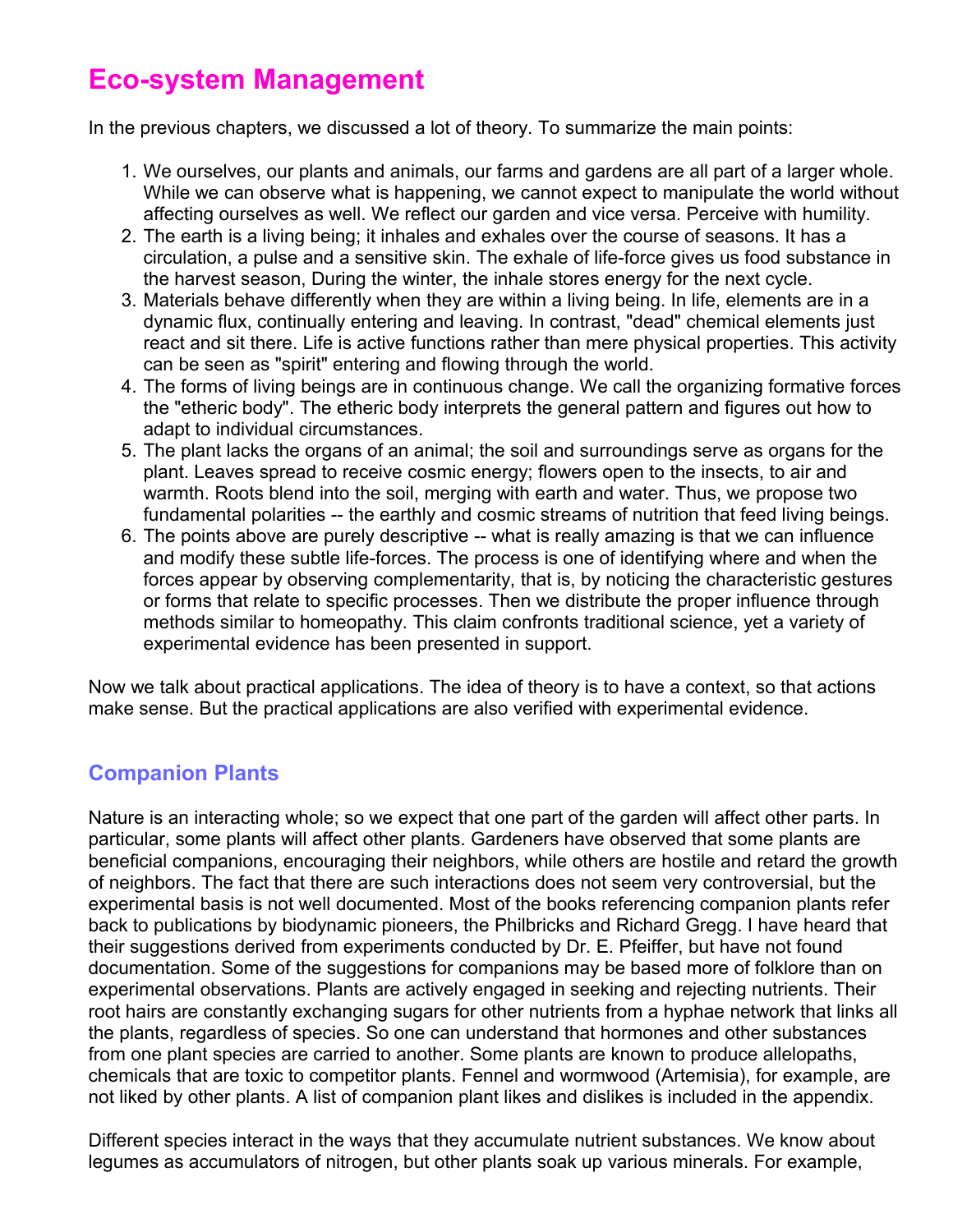daises, buckwheat, and dandelion accumulate calcium. Henbane and valerian accumulate phosphorus. Foxglove soaks up iron, calcium, silica and magnesium. Chamomile collects calcium and potassium. The plants we think of as weeds may be performing a useful service by concentrating nutrients so that other organisms will benefit later. The appendix includes a table lists some plant accumulators.

Comfrey is the king of accumulators. Studies at UC Davis found that comfrey outproduced alfalfa in tons of foliage cut from a field. The leaves are loaded with nutrients, including fungus-fighting silica. Studies in Germany have shown that comfrey reduces the incidence of potato rust. Comfrey is high nitrogen for the compost pile and the high calcium content strengthens the eggshells of chickens. Comfrey does contain small amounts of toxic alkaloids, so should not be a major part of the diet for any creature. It is a perennial propagated by root cuttings, so is difficult to remove -- make sure you want it before you start a bed. There are also some ornamental varieties that are attractive as perennial flowers.

Another reason for interplanting has to do with maintaining the insect part of the ecosystem. Some flowers, especially umbellifers, are a pollen source for beneficial insects. Pollen helps the insects survive so that they are available to combat any outbreak of pest insects. For example, the parasitic wasps that control aphids benefit from having pollen sources.

| <b>Pest</b>            | <b>Controlled By</b>                                                |  |  |  |  |
|------------------------|---------------------------------------------------------------------|--|--|--|--|
| Ants                   | Spearmint, tansy herb, pennyroyal                                   |  |  |  |  |
| Aphids, Black fly      | Nasturtium, spearmint, nettle, southernwood, garlic, castor<br>bean |  |  |  |  |
| <b>Bean Beetle</b>     | Potato                                                              |  |  |  |  |
| Cabbage Butterfly      | Sage, rosemary, hyssop, thyme, mint, wormwood                       |  |  |  |  |
| <b>Cucumber Beetle</b> | Radish                                                              |  |  |  |  |
| Cutworm                | Oakleaf mulch, tanbark                                              |  |  |  |  |
| Flea Beetle            | Wormwood, mint                                                      |  |  |  |  |
| <b>Flies</b>           | Rue, tansy herb, wormwood, tomato                                   |  |  |  |  |
| Mosquito               | Legumes, wormwood, rosemary                                         |  |  |  |  |
| Moths                  | Sage, santolina, lavender, mint, nettle, herbs                      |  |  |  |  |
| <b>Potato Beetle</b>   | Flax, eggplant                                                      |  |  |  |  |

### **Insect Pests and Plant Controls**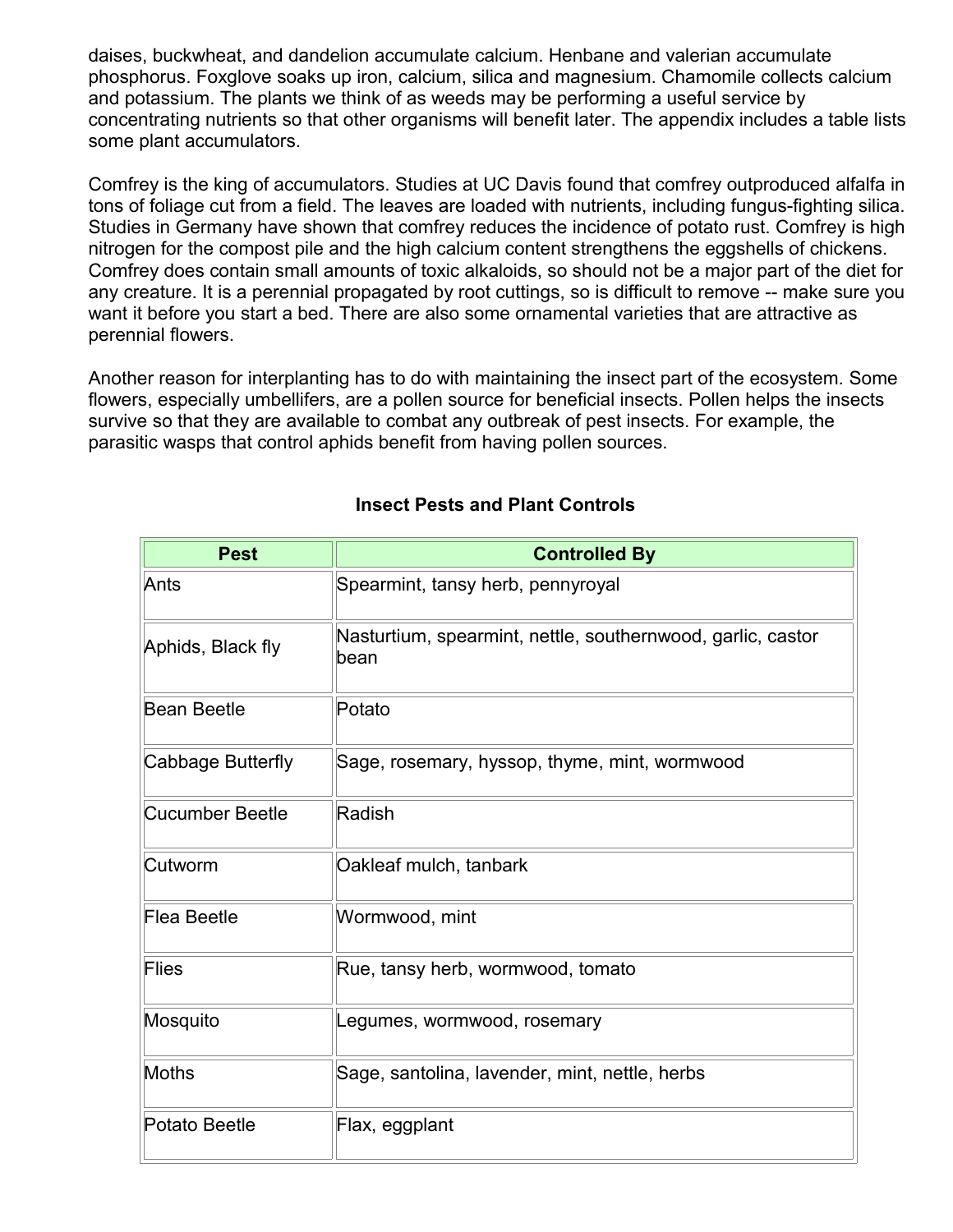| Slugs                       | Oak leaf mulch, tanbark              |
|-----------------------------|--------------------------------------|
| Squash Bugs                 | Nasturtium                           |
| <b>Weevils</b>              | Garlic                               |
| <b>Wooly Aphis</b>          | Nasturtium                           |
| Worms in Grazing<br>Animals | Carrots, tansy herb, mulberry leaves |



It's important to be able to recognize the good bugs when you meet them. The ladybug is the most familiar, but you may not know what the larva looks like. The ladybug (7-9) is easily recognized. Other stages are the eggs (1 and 2), larva (3, 5), actual size is less than (4), larva shedding skin (6). Should you buy ladybugs for the garden? Probably not a good idea for

several reasons. The ladybugs sold commercially are collected from the wild, usually the Sierra Nevada Mountains, when the bugs gather in colonies for fall hibernation. So you are taking bugs far away from their local environment. Some of the bugs carry fungal disease that they can spread to our local populations. If you see any bugs that are not active enough to crawl out of their container, these are suspect -- best to destroy those bugs. Finally, the active bugs have emerged from hibernation and are programmed to disperse to new homes. So if you place them in your garden, they are likely to fly away anyway. The best approach is to build up your own local population of good bugs.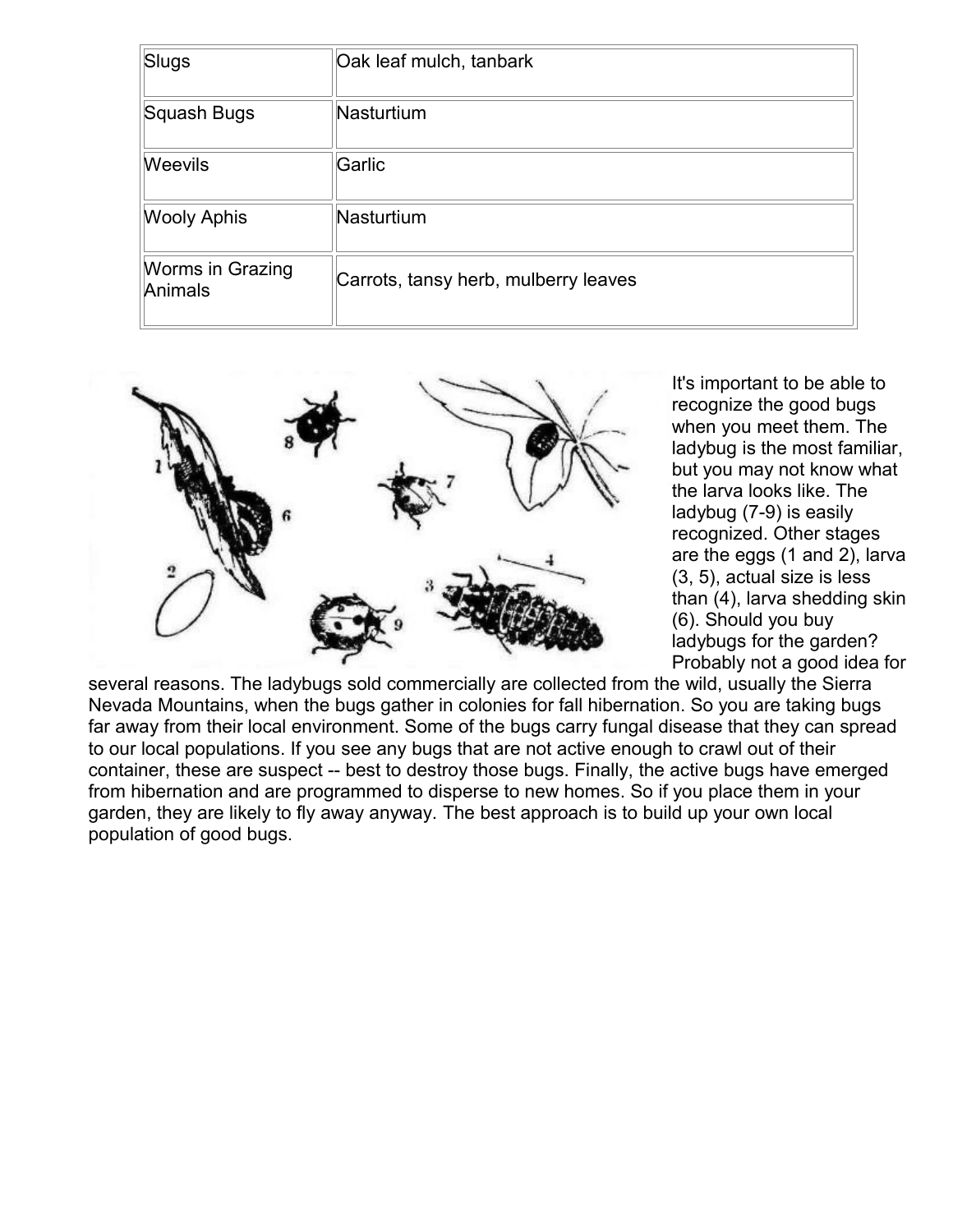The adult syrphid fly is called a "sweat bee" or "hover fly" because they hover around the gardener. But the larva are aphid eaters. Lacewings and the similar snakefly look delicate but prey on aphids.



If you want to buy predatory

insects, lacewings are a good choice. They are raised for that purpose, not collected from the wild. They don't fly far, so are more likely to stay in you garden.



Two types of beneficial insects are active on this plant. Tiny wasps have parasitzed some of the aphids -- the affected "mummies" look like bloated little spheres. Syrphid fly larva are actively hunting other aphids. Since this plant is just a weed, we might be tempted to destroy it. But then we would be loosing valuable predators.



What are these insects? The scientific names may seem daunting but here are some descriptions:

Parasitic wasps -- almost invisible, these very tiny wasps control aphids and scale insects.

Large wasps -- Braconid, Ichneumon and potter wasps. Frequently, you will see these wasps hovering over cabbages, looking for caterpillars to eat. These large wasps appear frightening but rarely bother people. The exception is the yellow jacket, which aggressively seeks meat scraps in late summer.

Ladybug -- the best known "good" bug. Both the adults and larvae of these beetles prey on aphids.

Lacewing -- not as well known, but also preys on aphids. The adult is a delicate fly with horizontal, transparent wings.

Tachinid and syrphid flies. A number of flies whose larvae devour insect pests.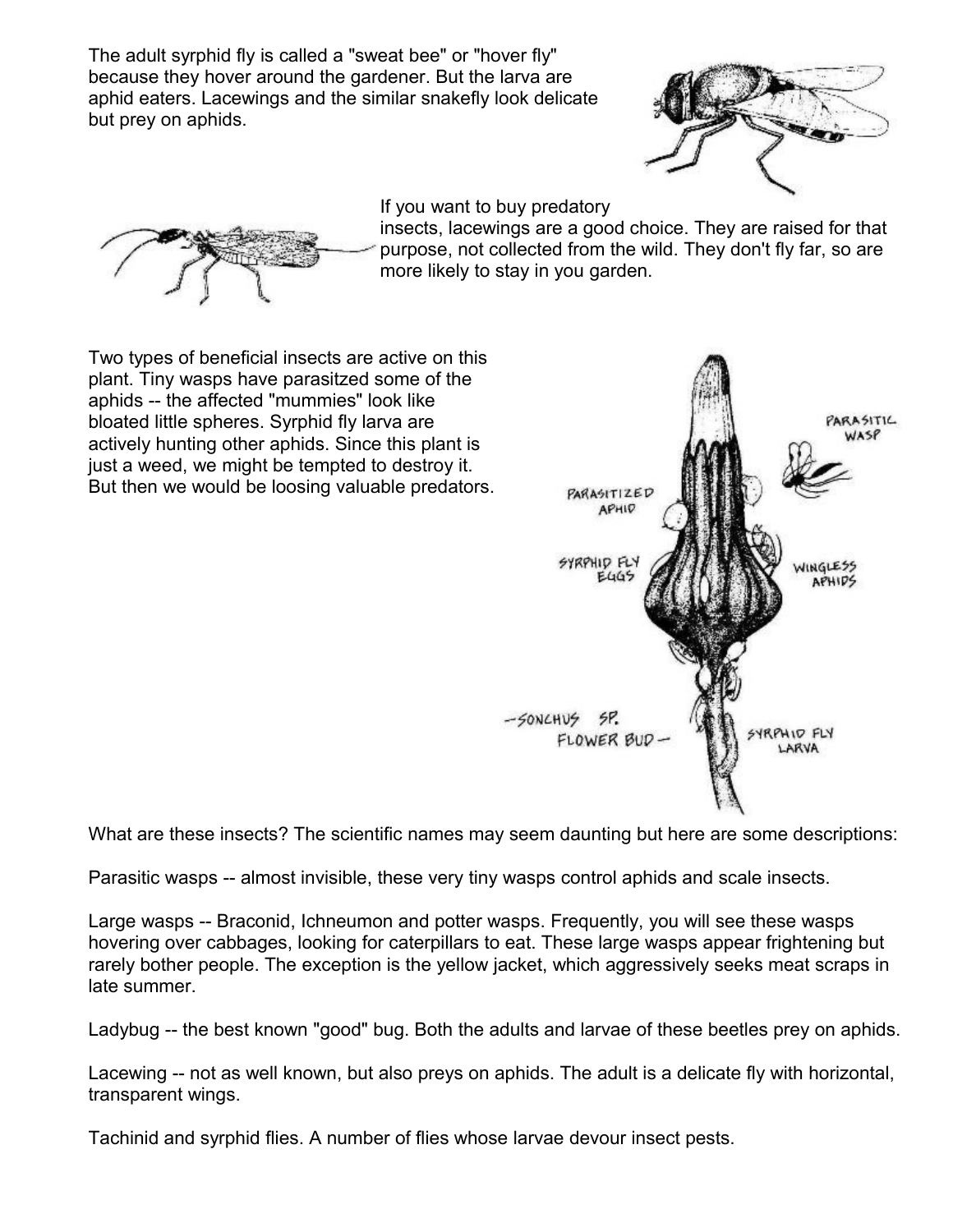Ground beetles, solider beetles -- large shiny black beetles that hunt at the ground level. They will eat earwigs, slugs and soil grubs.

Pirate bugs, big-eyed bugs, damsel bugs, assassin bugs. A number of small bugs that hide in flowers and plants preying on thrips, aphids and other small insects. Their distinguishing feature is large eyes, the better to see their prey.

### **Beneficial Insectary Plants**

| <b>Plant</b>                           | <b>Beneficial Insects Attracted</b>                                                  |  |  |  |
|----------------------------------------|--------------------------------------------------------------------------------------|--|--|--|
| Alfalfa                                | Pirate bugs, big-eyed bugs, damsel bugs, assassin bugs,<br>ladybugs, parasitic wasps |  |  |  |
| Angelica                               | Ladybugs, lacewings, large wasps                                                     |  |  |  |
| Baby blue eyes<br>(Nemophilia inignis) | Syrphid flies                                                                        |  |  |  |
| <b>Buckwheat</b>                       | Syrphid flies                                                                        |  |  |  |
| Candytuft                              | Syrphid flies                                                                        |  |  |  |
| Carrot                                 | Pirate bugs, big-eyed bugs, damsel bugs, assassin bugs,<br>ladybugs, parasitic wasps |  |  |  |
| Coriander                              | <b>Tachinid flies</b>                                                                |  |  |  |
| <b>Evening Primrose</b>                | <b>Ground beetles</b>                                                                |  |  |  |
| Euonymous                              | Lacewings, tachinid and syrphid flies, large wasps,<br>ladybugs                      |  |  |  |
| Fennel                                 | Large wasps, tachinid and syrphid flies                                              |  |  |  |
| lvy                                    | Large wasps, tachinid and syrphid flies                                              |  |  |  |
| <b>Morning Glory</b>                   | Syrphid flies, ladybugs                                                              |  |  |  |
| Pigweed (Ambrosia<br>artemisifolia)    | <b>Ground beetles</b>                                                                |  |  |  |
| Rue                                    | Ichneumon and potter wasps                                                           |  |  |  |
| Snowberry                              | <b>Flower and tachinid flies</b>                                                     |  |  |  |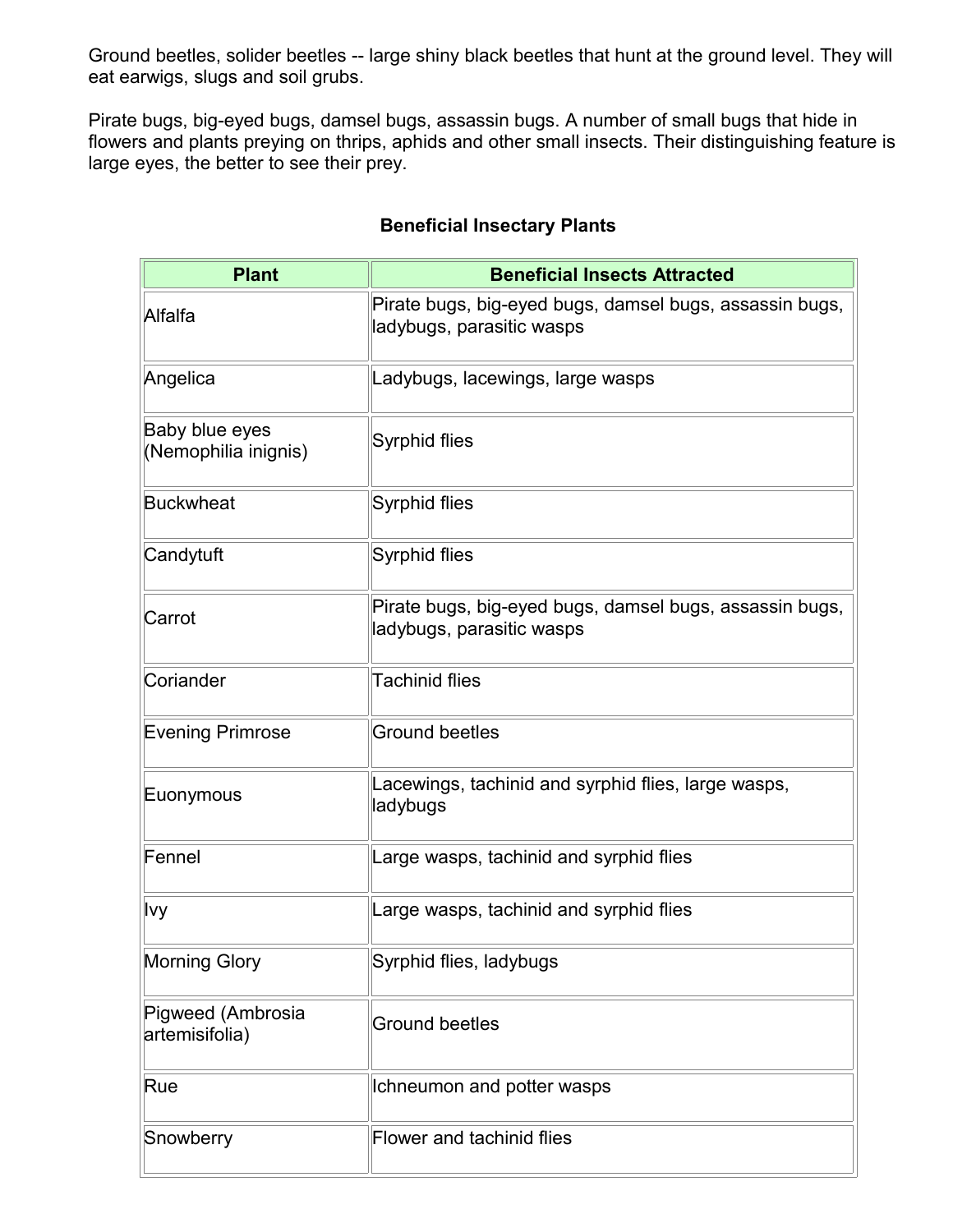| <b>White Clover</b>                  | Parasitic wasps for scale and whitefly             |
|--------------------------------------|----------------------------------------------------|
| Wild Mustard (Brassica<br>hirta)     | Braconid and ichneumon wasps                       |
| Wild Lettuce (Lactuca<br>canadensis) | Soldier beetles, lacewings, earwigs, sryphid flies |
| Yarrow                               | Parasitic wasps, ladybugs                          |

## **Insect Pests**

It's tough to find out that last night's slugs have devoured the results of weeks of work. We have to remember that pest problems are at least in part our failing. If we provide nutritious, balanced soil, the plant will better able to fight off pests. If we provide a balanced ecosystem, there will be natural controls on pests. And finally, our job as managers is to deal with pests.

Insects and invertebrates are part of the natural breakdown cycle. Most of the time, their role is important in releasing food for the next plant generation. Bees and butterflies not only distribute pollen but function with the plant in carrying off the energy as the plant matures. The border between the manifested etheric (plants) and the manifested astral (animals) is where the insect meets the flowering plant and the worm meets the plant debris. When the plant loses its essence, it falls apart into pollen, aroma and seed, which the insects and birds help to carry away. Even when general feeders attack, it is usually a signal that some growth process is wrong.

So the first response should be to do nothing -- instead ask what is wrong. Try to figure out what is weakening the plant and what you can do about it. Maybe you don't have to do anything -- the problem will resolve in time. For example, roses explode into growth in the spring; their soft new growth attracts aphids. If you spray with pesticide, you could be damaging the beneficial predators, like ladybugs. If you wait, the problem will resolve itself. If the infestation is serious enough that you need to help, you can spray the hose on the roses to knock the aphids off. Then follow up with equisetum spray to toughen the roses. Some pesticides are considered "organic" because they are derived from plants. However, even these are dangerous to the beneficial bugs, not to mention the humans. Some natural pesticides are still quite toxic. So it's better to avoid anything that is toxic. Light traps (bug zappers) are a big mistake; they have little impact on pests like mosquitoes, but destroy harmless insects instead. Bacterial pesticides, like BT, are safe because they only affect chewing insects.

Steiner gave instructions for making a "pepper" that repels the pest animal. To make it, one must burn the insect or the animal's skin under a specific zodiac sign. The ashes provide a signal to the animal that it should go elsewhere. While it sounds enticing to imagine that the pest can be removed, one should not rush into drastic solutions. We all would like a "quick fix". Often it is better to accept the presence of the pest and figure out how to accommodate, rather than to demand an immediate solution. After all, that is the kind of thinking that has led to agribusiness thinking.

In general, pest damage is minimized by smooth, steady growth of plants from seed to harvest. This includes proper watering, avoiding shocking the plant with cold water on a warm day. Growing includes planting under the proper sign and with the proper nutrition from compost. Compost tea and herb teas will strengthen ailing plants. It also includes beneficial companions and insectary plants that nurse predator populations. Another option is to grow catch crops that will attract the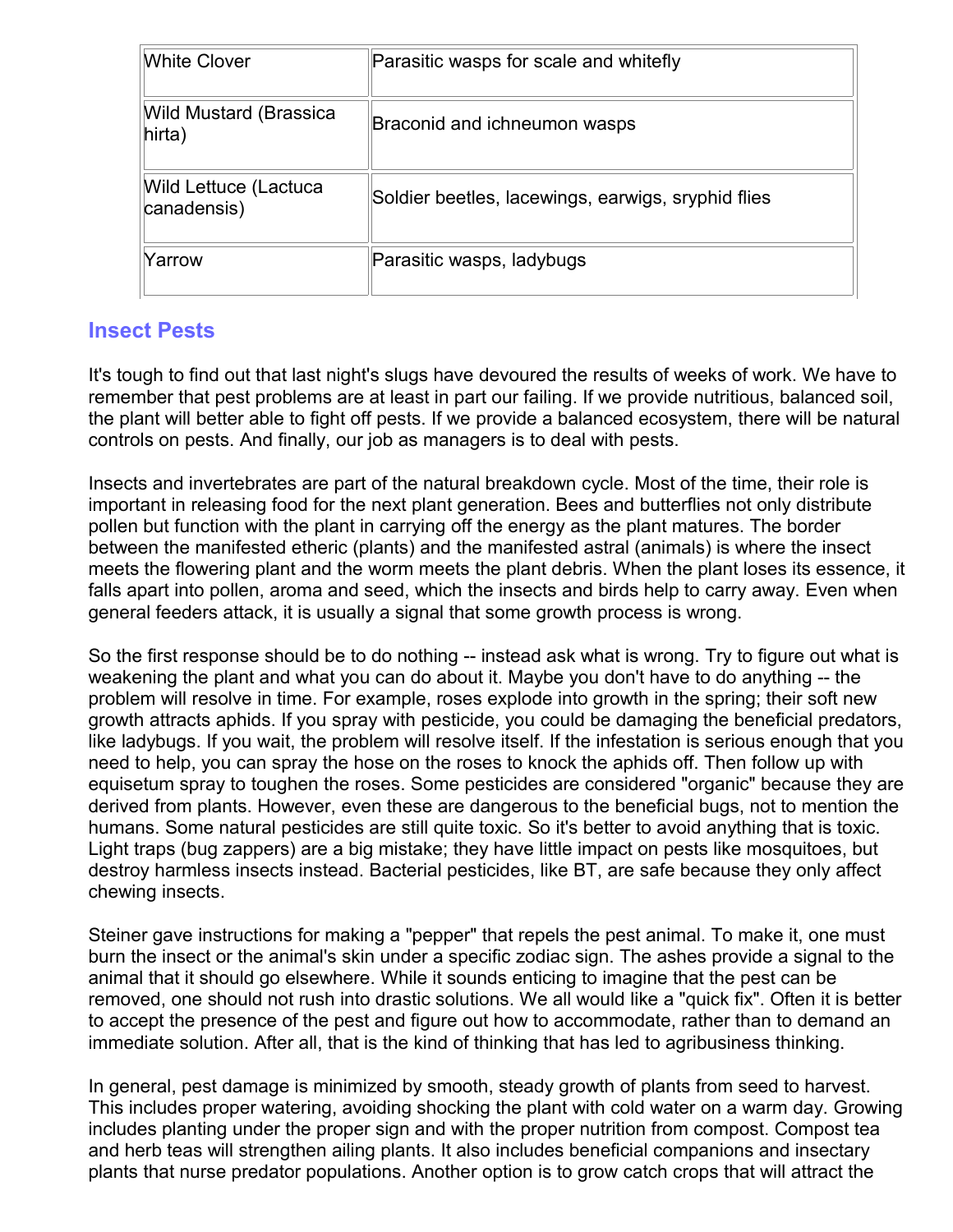pests away from the plants you want to grow. For example, radishes will attract flea beetles away form other crops.

Cabbage worm. This is the caterpillar larva of the common white butterfly that flits around cabbage plants. You will also notice that large, predator wasps hover around cabbages looking for exactly this larva. These wasps look mean but are not interested in humans. Don't discourage their efforts. As a companion plant, tomatoes repel the butterfly. If you have a serious infestation, try 24-hr nettle tea, strain and spray on plants 3 times on same day.



Cabbage root fly. This fly lays eggs when stem of plant is about 1/4 inch in diameter and the larvae much on the roots. A strong infestation will seriously set back any of the brassicas. Even a mild infestation makes it almost impossible to grow turnips or daikon radish. See the chart of egg laying -- timing is critical!

Early in the spring is the highest population of the fly and the lowest of ground beetles, the natural predator. Mid May-June is best time to sow seedlings.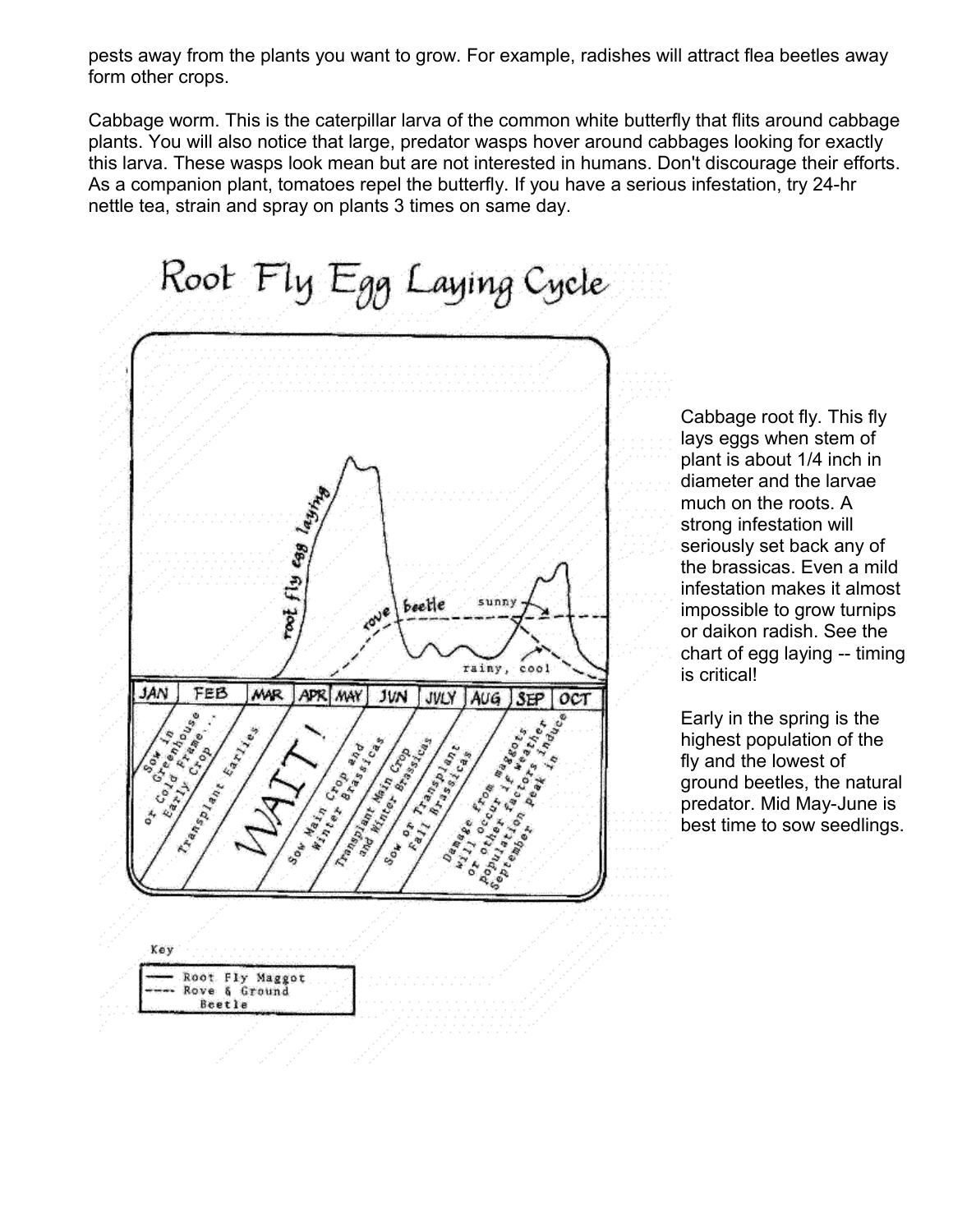One trick is to plant the seedling deep, so the cotyledons are buried. Now the root ball is deep enough that you can safely dig around the stem, searching for any eggs and larvae. If you find them, destroy them. You will have to repeat every few days. A similar trick is to place a collar around the plant that extends into the soil for an inch or so. The idea is that the larvae can't dig very deep and will be unable to find the plant.





The Hills Foundation suggests putting a cottage cheese container around the plant. Supposedly the fly will not lay its eggs in a dark place, hence cannot get close to the plant. This will have to be removed as the plant grows. Finally, a deep sawdust mulch will discourage laying eggs close to plant. Apply sawdust mulch 11/2 inch deep and 6-8 inches in diameter around the plant. One can also band radish or turnip seed with sawdust 1 inch deep, 6-8 inch but still one must harvest promptly to avoid maggots.

Maria Thun uses a teaspoon of undiluted wormwood tea added to collar of affected plants, apply 3 times within a few hours. The old-time remedy of sprinkling wood ashes appears to have no effect on the larvae; any effect is probably due to the added calcium helping the plant resist attack.

Slugs tend to avoid limestone and animal substances. Use only well rotted compost. Allow light and air to reach beds. The recommendations are to minimize water and use dry, scratchy material (kitty litter, sand, and crushed eggshells). Of course, this advice doesn't help us much in a wet climate. For predators, encourage chickens and wild birds. Apply Horn Silica. Slugs increase when Mars enters water signs. Maria Thun makes a let-it-rot slug spray: When moon is in Cancer, collect 50-60 slugs and leave to rot in water. Next month, when moon is again in Cancer, strain liquid and spray on soil, prepare a new spray and repeat next month. Repeat for 3X at intervals of 4 weeks. Hugh Courtney reports using a tea from spruce seeds to discourage slugs. To make the tea, 3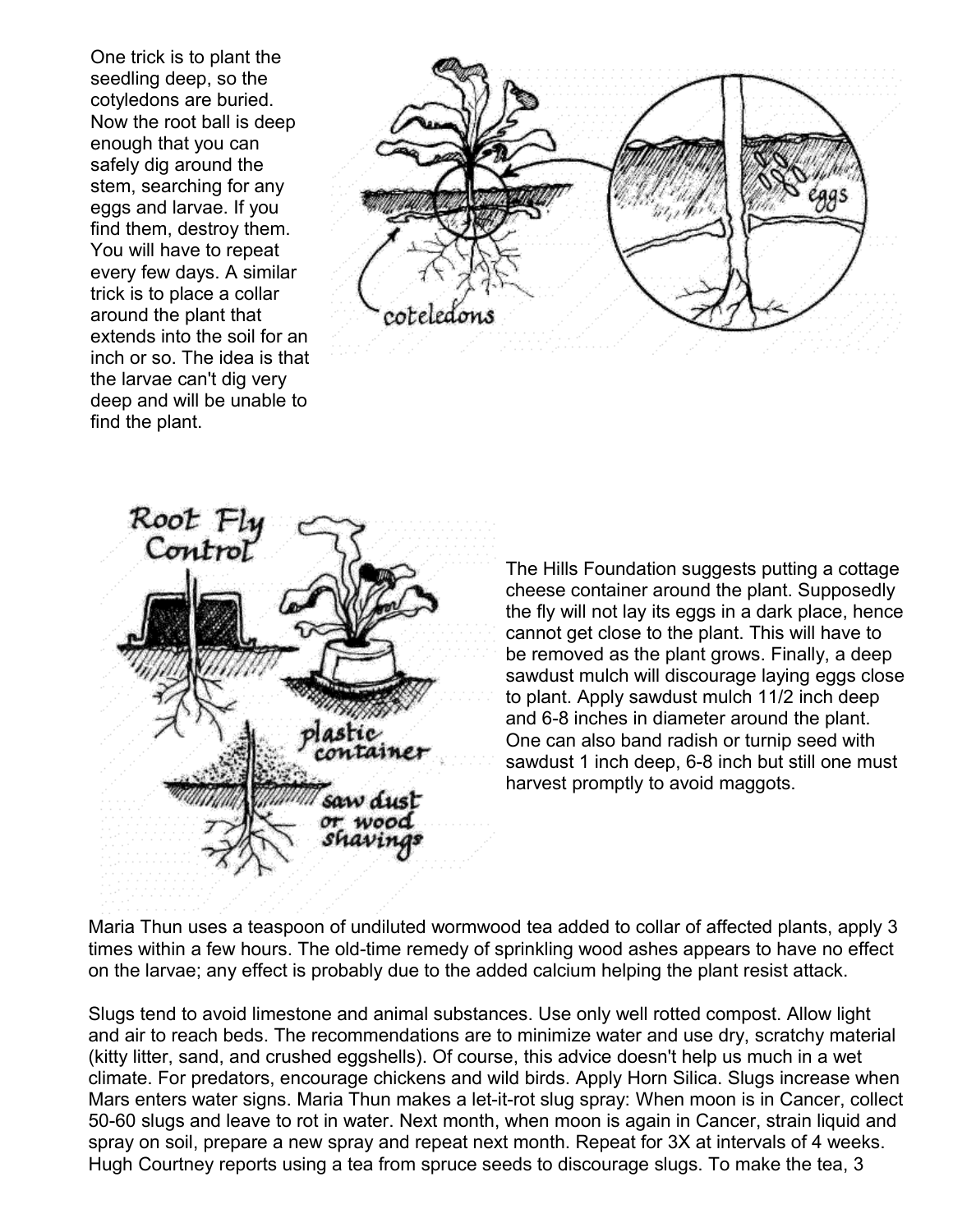grams of crushed seeds of Picea abies (Norway spruce) were left to ferment in 1 liter of water for two weeks. One cup of the fermented extract was added to 2.5 gallons of water, stirred for 20 minutes and sprayed on the soil and plants with good results. Similarly, Hugh makes a tea from pokeberry (Phytolacca americana) juice. Results are not clear although one Oregon grower reports success using pokeberry juice early in the year to inhibit slug reproduction.

Aphids are a symptom of plant being too lush and soft. It may be due to over fertilization. However, some plants, like roses are so bred for growth that the pent-up winter forces can't help exploding into lush growth in our cool, moist spring. So we see aphids. If you can, leave it alone to see if predator populations develop as a natural control. One can knock off a heavy population with a spray of water. Most of the aphids will not be able to climb back to the plant. One can apply equisetum spray to toughen the plant. Avoid other sprays, even "organic" soaps, because they can damage predator insects.

Leaf miners are the larva of another fly. They tunnel into the leaves of the goosefoot family, spinach, chard and beets. Their wild host is lamb's quarter wed so it's almost impossible to avoid these bugs. The damage is usually mostly cosmetic. You can pick off the affected portions of the leaf. If your garden has a heavy infestation, first look to clean up any lambsquarter weeds in the area. One can cover the plants with Remay or spun-fiber floating cover to keep the flies from laying eggs on the plants.

Symphylans are a special pest of the Northwest. These look like a 3/16 inch long, flattened, pale miniature centipede, multiply jointed with 12 pairs of legs and two long antennae on the head. They are a tiny, shy, fast-moving soil dweller that avoids light and is hard to see. They need moisture and withdraw deep into the soil during dry periods. One way to check for a problem is to put a piece of cut potato in the soil, then dig out and count the next day. If you have 10 symps that's a problem. Symps eat rotting organic matter, but also the root hairs, especially from newly sprouting seeds. They are native to the area and found in heavy, wet clay soils. Back when all this area was forested, they were not a problem in forest duff. But as we cleared the woods, we left them with depleted soils and now root tips became attractive food. Symps are a signal that nature would like the ground to spend some time back in it's native eco-system. The population will build slowly over several years until suddenly spinach, beets, strawberries, and brassicas don't do well. Tomatoes, carrots, corn, lettuce, squash are somewhat immune. Grasses, weeds, fava beans are not appealing. Crop rotation important. One can use buckwheat as catch crop to lure symps away from desired plants, gradually how out buckwheat as plants grow. Rotation out of irrigation may be needed -- return to unirrigated grass for several years. One plan is to sow fava beans in fall, let them mature seeds during the next year, don't irrigate, till in fava stalks and seeds the next summer. This will provide a dense planting for the following spring. Repeat for three years. The dense planting will repress weeds and symps as well as add nitrogen and organic matter.

#### **Disease Pests**

Fungi and bacterial diseases are a signal of imbalanced growth forces. Fungi leave their normal abode of the soil when moon forces are too strong, typically, because of too much precipitation. In our wet climate, this is a particular problem. This can also happen when the full moon and perigee are close together, with uncomposted manure or with seeds harvested during unfavorable conditions. Try to provide good compost to start with. Thinning plants to proper distances allows sunlight to enter. Equisteum tea is the sovereign remedy for fighting fungus -- especially damp-off disease on young seedlings. Spray on the soil as well as plant. Chamomile tea and garlic teas are also used to fight mildew on cucumbers and squash. Compost tea itself is very beneficial as inoculates the plants with a culture of beneficial microorganisms.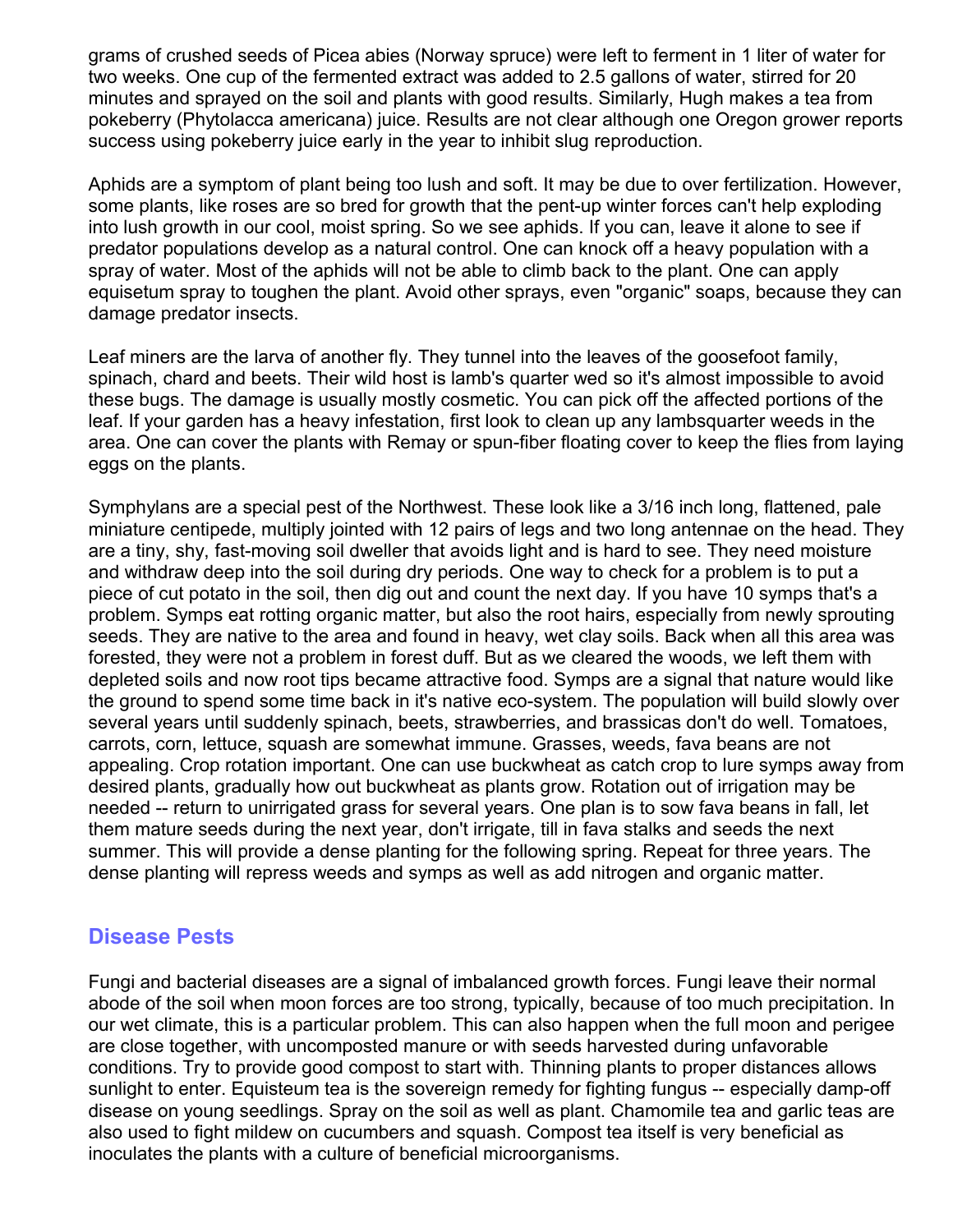Maria Thun has further recommendations: Cultivate soil in morning to help exhale excess moisture. For potatoes, don't cultivate on leaf days. For brassicas, rotate plots to prevent clubroot and boost pH with lime. Strawberries are growing at natural fungus level and often over-fertilized, so they are susceptible. Spread only finished compost, plant and cultivate on fruit days, harvest on fruit days. For fungus on fruit trees, pick fungus-infected leaves and make a let-it-rot tea. Strain and spray when moon is in Cancer on trunks, crown and soil. Repeat 2 times more at intervals of 4 weeks.

## **Weed Pests**

A weed is a plant growing in the wrong place. Unfortunately, sometimes it's difficult to persuade the plant that it is a problem. For example, our wet, heavy, anaerobic soil is just right for bindweed. Bindweed sends its tuberous roots deep down into the heavy clay and never wants to leave. Once again, we have to recognize that the plant is only doing what it is supposed to. We have to learn to accommodate. Remember the weeds are also telling a story. Their presence indicates some problem with the soil. Below are some weed indicators and ways to remedy. The appendix includes a detailed list of weeds as indicators.

| <b>Weed</b>                                                                                           | <b>Symptom</b>         | <b>Solution</b>                                                                                                                        |
|-------------------------------------------------------------------------------------------------------|------------------------|----------------------------------------------------------------------------------------------------------------------------------------|
| Field thistle (Circium<br>arvense)                                                                    | Soil is compacted      | Mow when moon is in Aquarius or<br>Sagittarius to make sap flow. Mow<br>whenever the moon is ascending until<br>the plant is weakened. |
| Dock (Rumex autosa)                                                                                   | Soil is acid           | Cut repeatedly as above. Also can<br>make seed ash pepper.                                                                             |
| Horsetail (Equisetum),<br><b>Bindweed (Convolvulus</b><br>arvenius), Coltsfoot<br>(Tussilago farfara) | Soil is poorly drained | Add drainage. Work up soil with<br>compost.                                                                                            |

#### **Weeds as Indicators**

When you first work the soil, you will be exposing weed seeds to the light and starting their germination. So one approach is to come back in a couple of weeks and till the bed again, this time destroying any weed seedlings before sowing our crops. If this operation is timed for just before the full moon or when the moon is in Leo, it will encourage the seed seeds to reveal themselves. Steiner gave a suggestion for preparing a "pepper" by ashing weed seeds. The pepper will discourage weeds from growing although it takes several seasons.

# **Let-It-Rot Tea**

For the weeds with nasty roots, like bindweed, Canada thistle or crab grass, Maria Thun makes a weed tea. The offending weeds and their roots are left to ferment in a bucket of water. Stir occasionally on a leaf day. After the plants have completely rotted, the liquid is sieved and sprayed while the moon is in Cancer. She claims that this will eliminate the weeds. The same tea is a stimulant for cabbages, cucumbers and tomatoes, but should be diluted 1:10. It can also be added to the compost pile.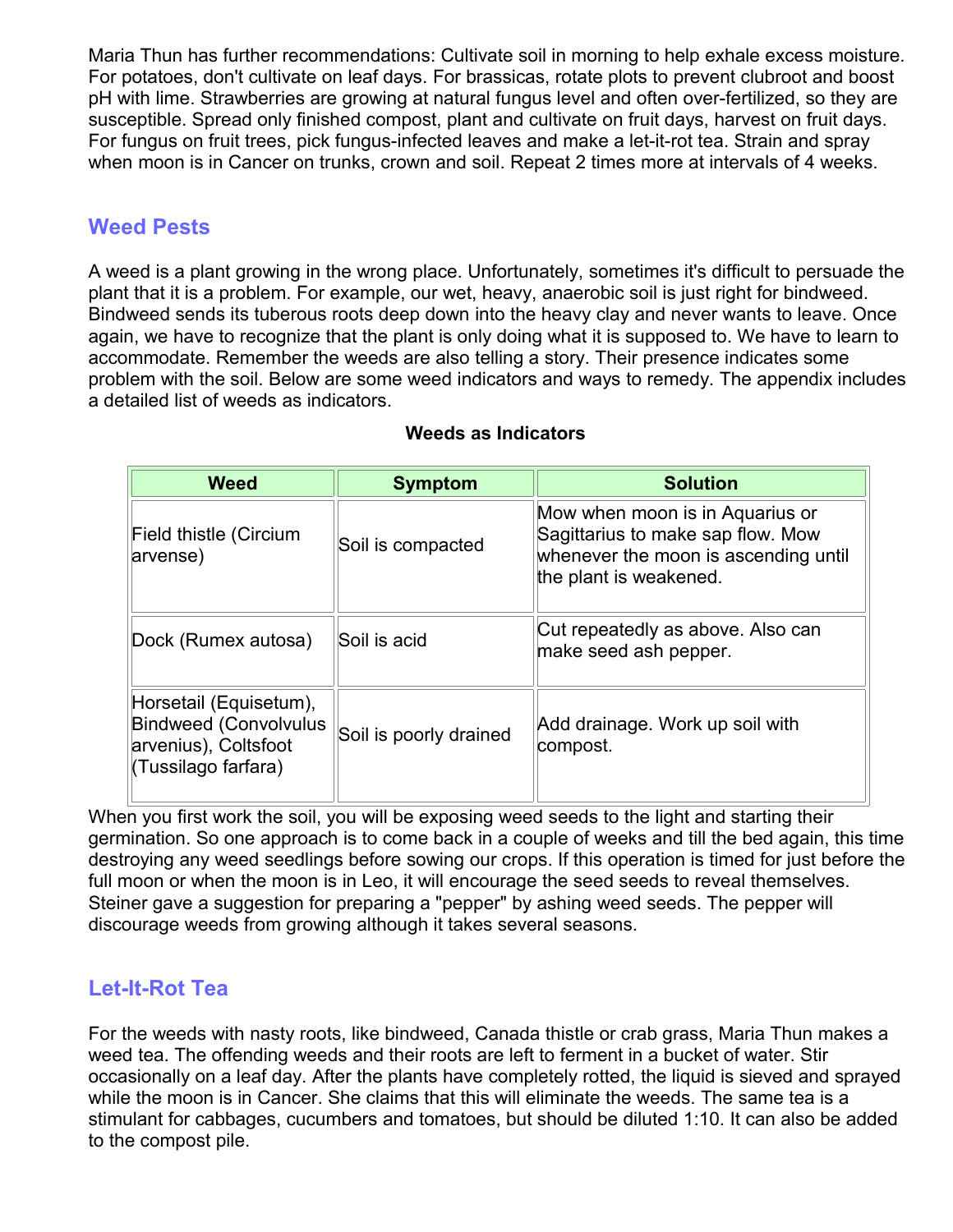### **Interplanting And Integration**

Planting several species together provides the symbiotic benefits and also better utilization of garden space. Plant a quick-maturing crop with a longer one. As the first crop is removed, it makes room for the second one to expand. For example, lettuce can be planted with cabbage. Then as the lettuce is removed or hoed in, the cabbage expands to take over the bed. Another example would be plants that occupy the niche differently -- so that a low, crawling plant can be planted among a tall one. For example cucumbers or squash under corn or pole beans. This way the ground cover plant provides a living mulch for the tall plant.

The biodynamic ideal is to make sure that all the plant forms have opportunity for expression. That is, the garden should always contain root, leaf, flower, and fruit/ seed crops. This way the ether forces are harmoniously balanced. The parallels to the intercropped ecosystem gardens of native peoples are obvious. The roots may be out of sight but don't neglect them.

Each vegetable puts out a distinctive, and very large, root system. We need to keep this in mind when intercropping. Look at this example -- a lettuce plant has most roots near the surface but sends roots as deep as seven feet!

For example, deep-rooted carrots can be combined with shallow-rooted lettuce. The table lists some common vegetables and their root zones.



| <b>Name</b>          | Depth, ft | Width, ft   |
|----------------------|-----------|-------------|
| Shallow -- to 4 Feet |           |             |
| <b>Beans</b>         | $3-4$     | 2           |
| Cauliflower          | $2 - 4$   | 2.25        |
| Onion                | $1.5 - 3$ | $0.5 - 1.5$ |
| Radish               | $2 - 3$   | $1 - 2$     |

#### **Vegetable Root Zones**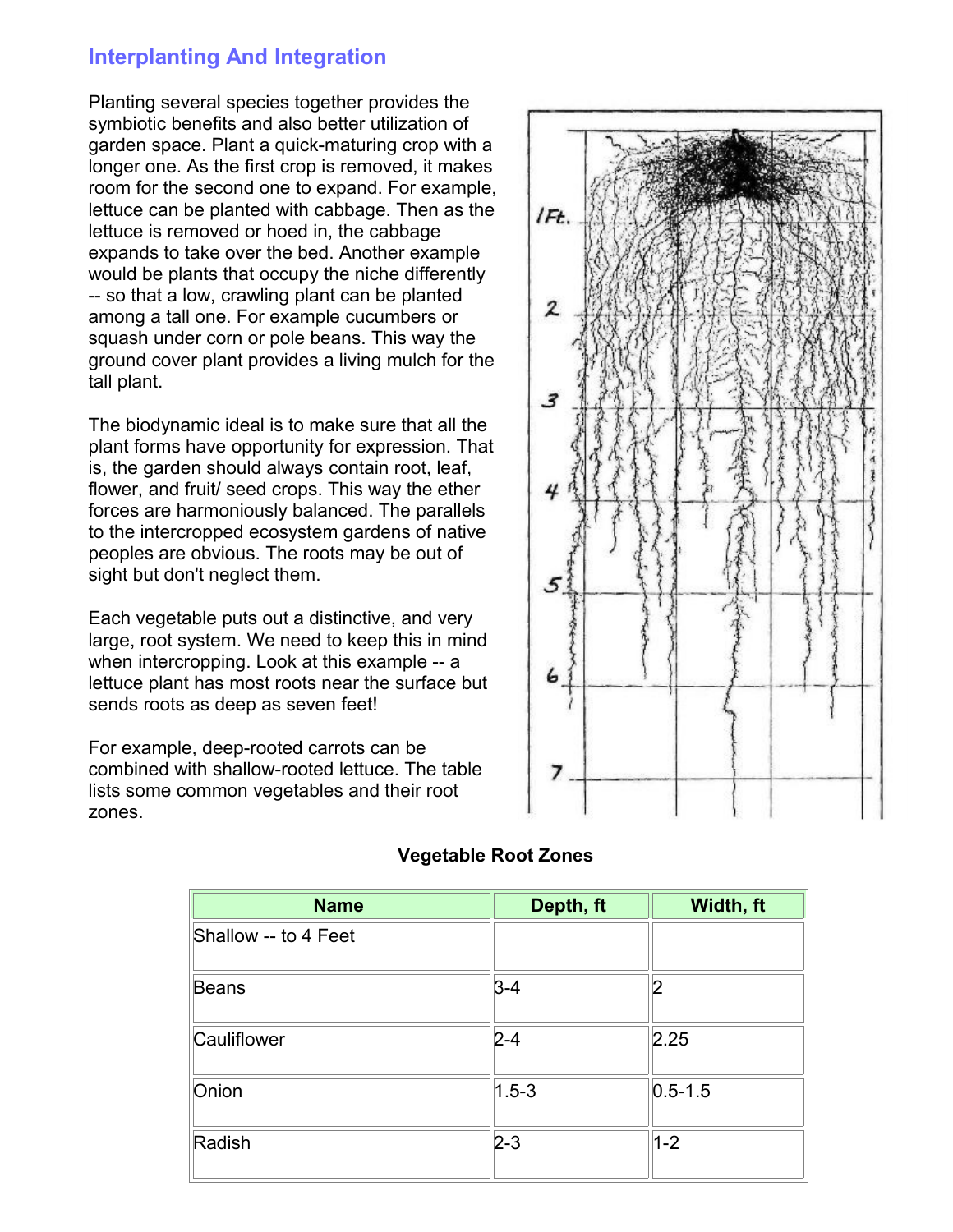| Pepper              | $3 - 4$   | $1.5 - 3$                |
|---------------------|-----------|--------------------------|
| Medium -- to 6 Feet |           |                          |
| Cabbage             | $4 - 5$   | $3 - 3.5$                |
| Corn                | $5-6$     | $1.5 - 4$                |
| Eggplant            | $4 - 7$   | 4                        |
| Lettuce             | $4 - 6$   | $0.5 - 1.5$              |
| Pumpkin             | 6         | 13-19                    |
| Spinach             | $4 - 6$   | 1.5                      |
| Squash, winter      | 6         | $13 - 19$                |
| Tomato              | 10        | $2 - 4$                  |
| Deep -- Over 6 Feet |           |                          |
| <b>Beet</b>         | 10        | $2 - 4$                  |
| Carrot              | $6 - 7.5$ | 4                        |
| Kohlrabi            | $7 - 8.5$ | 3.5                      |
| Parsnip             | 6.5       | $\overline{\mathcal{A}}$ |
| <b>Swiss Chard</b>  | $6-7$     | 3.5                      |

# **Crop Rotation**

Crop rotation follows the same idea. We grow a plant species to prepare the soil for the next species. The general rotation plan is to put on a heavy amount of compost and then grow a heavy feeder crop, such as cabbage, corn, squash or tomatoes. Then grow a soil improver crop, such as legumes. Then follow with light feeders, such as root crops. One can finish with a weed fallow or a green manure crop or a bee pasture crop (phacelia or buckwheat). Or one can apply the compost and start the rotation cycle again.

One catch is to know the families that plants belong to -- so that members of the same family are not planted over each other. Planting the same family repeatedly is monoculture; it wears out the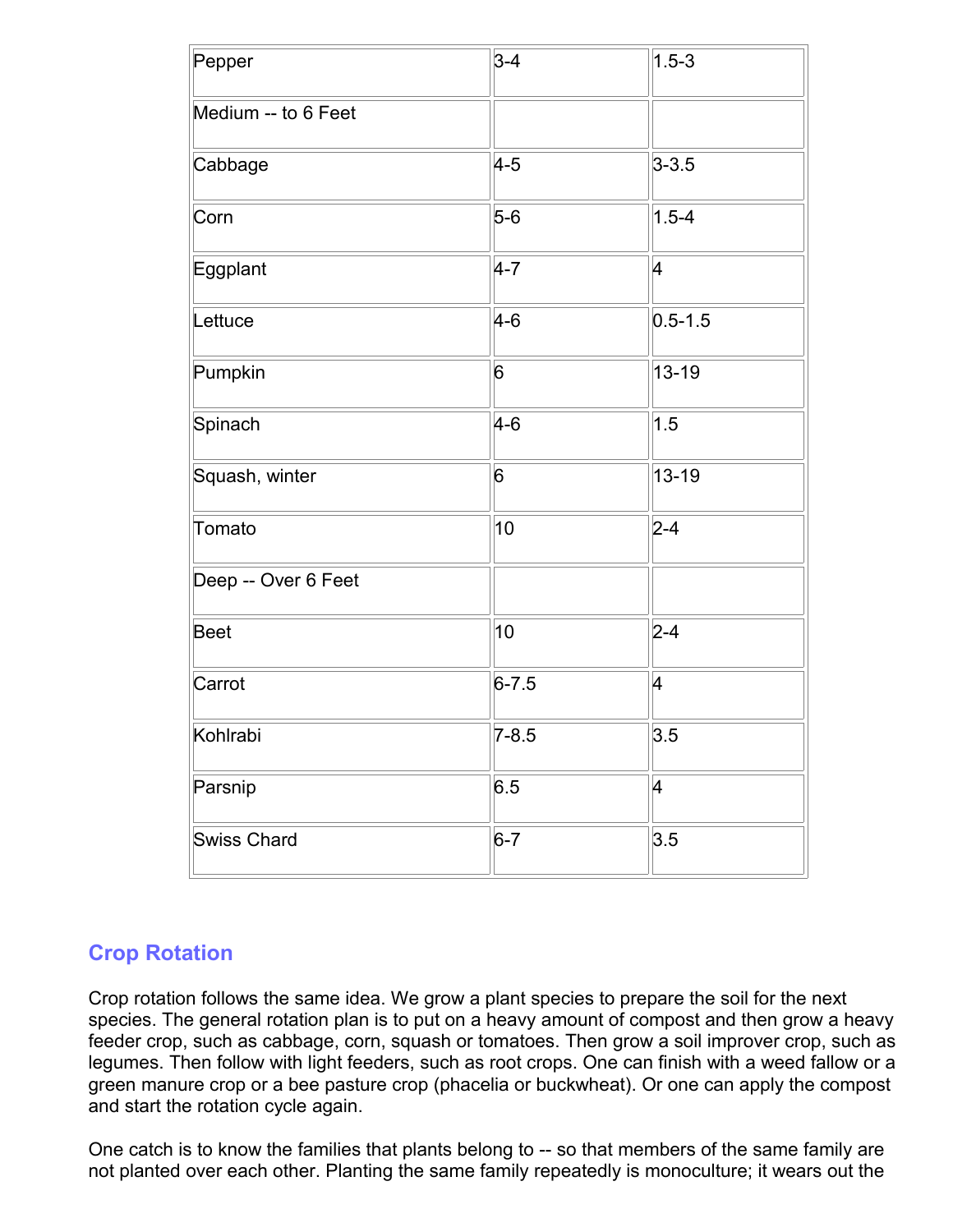soil in a one-sided fashion. The same holds true for weeds -- If a bed has recently been in weeds, you can be monoculturing if you plant the same kind of vegetable. Here are some of the major families:

Monocots: Grasses include grains and corn. Sometimes we grow rye as a winter cover crop. Lily family includes onions, garlic, leeks, chives and asparagus. Onion relatives do not make woody parts, indicating that they focus on the earth-water growth pattern. Leeks and asparagus are heavy feeders. Asparagus is perennial; vigorous fern-like leaves are needed to store food for the next season's shoots.

Crucifers are the cabbage family, named for their cross-like arrangement of flower petals. Cabbages come from a seashore weed, Brassica maritima. It has been bred into a variety of forms, including broccoli, cauliflower, kohlrabi, kale, and collards. Turnips and rutabagas are related, as are the Oriental cabbages. Other crucifers include the pungent horseradish, garden radish, mustard greens, and water cress. This plant is so fluid that every part forms a useful vegetable! Related weeds include shepherd's purse, winter cress and wild radish.

Legumes include peas and beans. Other members are fava or bell beans, vetch (used as a winter cover crop), chick peas (garbonzo), clover and alfalfa. The later are used for green manure or nitrogen-fixing. Legumes have a tendency to be more astral than other plants because of their special arrangement with nitrogen.

Carrot family (Umbrellifers) are also named for the shape of their flower. These are biennials that store food in their roots for the first season, then release in a light, lacy form the second year. These are light feeders and tolerate cool weather. Members include carrot, parsnip, parsley, celery, cerleriac, chervil, fennel, lovage, coriander, anise and caraway. Notice the number that produce aromatic seeds, consistent with dissipating forces in the second year. There are some dangerous plants, poison hemlock (used to kill Socrates) and cow parsnip, that one should be able to recognize. Weeds include Queen Anne's lace, the wild form of carrot. The flowers of this family are an important source of pollen for beneficial insects.

Goosefoot family (Chenodiacea) also are root vegetables. The family includes beets, Swiss chard, spinach and orach. The root crops have a high sugar content, but the greens tend to contain oxalic acid which ties up nutrient minerals, such as calcium, during digestion. Weeds include lambsquarters.

Nightshade family (Solanacea) includes fruits that are treated as vegetables, tomato, eggplant and pepper, as well as the potato. These plants grow rankly and show an eagerness to reach toward astrality. As a result, many members contain poisonous alkaloids. These cases include tobacco, nightshade (henbane), datura, and belladonna. They also an exception in liking themselves as companion plants. Even the potato can produce toxic alkaloids; this is why one should no eat potato skins that are green. The flower of the family is the petunia. Except for the mountain-loving potato, these are warm weather plants and heavy feeders.

Gourd family (Cucurbits) like warmth and rich soil. These are vining plants, including gourds, squash, pumpkins, cucumbers and melons.

The Composite family exhibits complex flower heads, composed of many individual flowers. Each flower is complete, yet they cooperate into a greater whole. No wonder they bring a feeling of harmony to the garden! Vegetables include lettuce, endive, artichoke, salsify, Jerusalem artichoke, burdock (gobo) and sunflower. Useful members include yarrow, dandelion and chamomile used in the compost preparations, as well as chickory, tarragon, mugwort, and marigold. Weeds include groundsel, thistles, hawkweed, goldenrod and asters. These are all important food plants for wild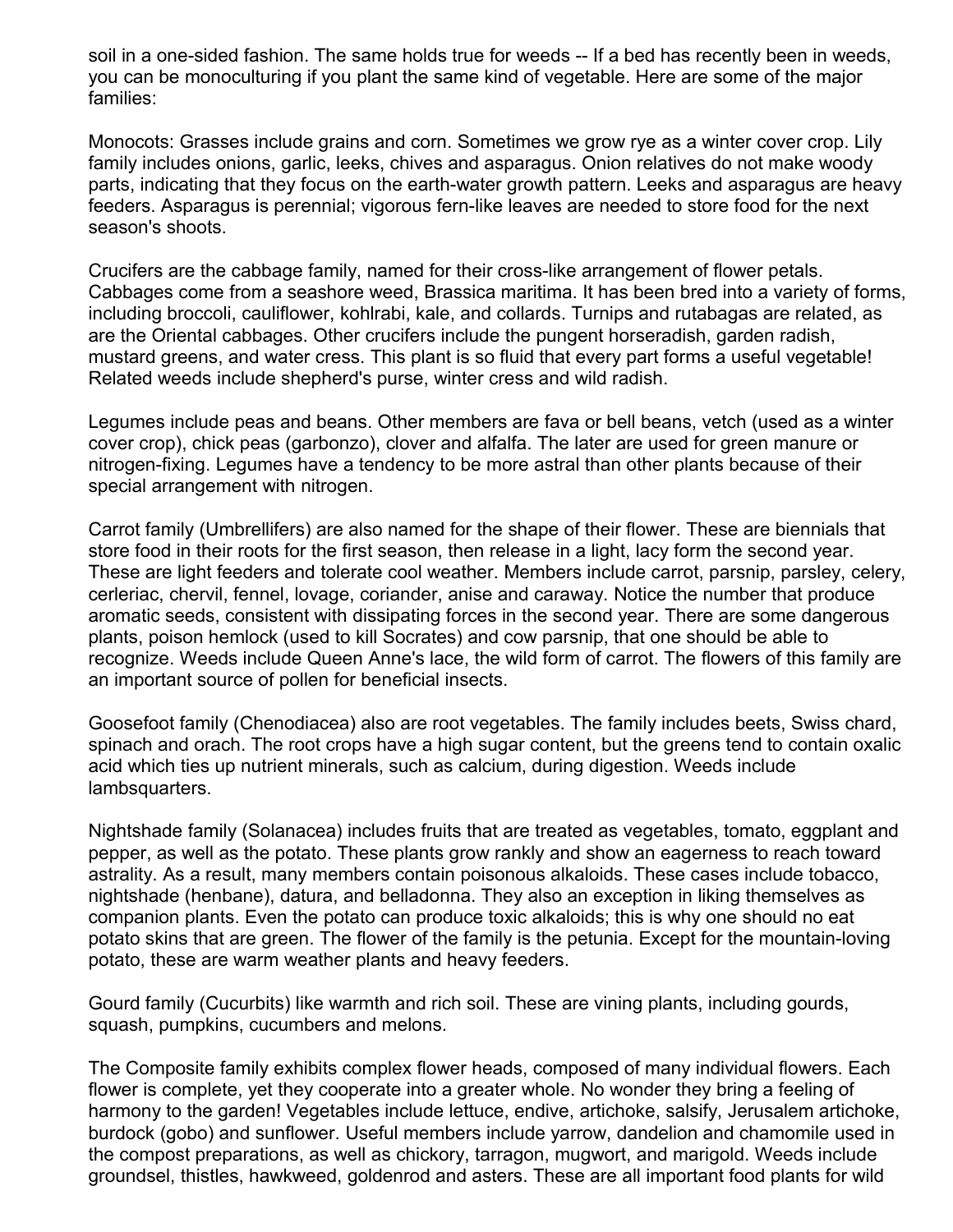birds.

Less common families are buckwheat (Polygonaceae) bringing sorrel and rhubarb, Morning glory (Concolulacae) bringing sweet potatoes, mallow (Malvaca) bringing okra and hollyhocks, amaranth, bringing pigweed and amaranth. Most fruits belong to the rose family although gooseberries come from the saxifrage family. Many aromatic herbs (mint, sage, oregano, thyme) come from the Labiatae family, marked by square stems and fragrant foliage.

Koepf suggests a general plan: follow roots with fruiting vegetables, follow with leaf vegetables, then annual flowers. Strawberry beds last for several years but eventually need to be replanted. They do best after root crops; a new bed could be started in July-August after an early crop of carrots. Otherwise, they could be started in the spring after a winter cover crop. The old strawberry crop will be good for leaf vegetables. The same beds can be interplanted to include both early and late crops, such as lettuce and cabbage.

# **Cover and Green Manure Crops**

Cover crops provide extra organic matter to the soil. The trick is that the soil must be active enough, and you need to allow enough time for their plant residues to breakdown and be digested by soil organisms. Obviously, when we have the soil in good vitality, this breakdown takes place faster. Cover crops create a large root mass that absorbs nutrients that will be useful for subsequent crops. If you are applying rock mineral fertilizers, cover crops may be a way to help the minerals become incorporated into the soil food web. Tall or thick crops, such as fava beans or buckwheat, help shade out weeds. Legumes are viewed as beneficial because they fix atmospheric nitrogen. But that is only part of the story. If legumes are allowed to go to seed, they put all their nitrogen there. So legumes used as "green manure" need to be harvested while young and juicy. One potential problem is that some covers might encourage certain pests. For example, a cover of mustard would be a host for cabbage root maggots that can become a problem later.

## **Lunar Rhythms**



# Lunar Growth Cycle

Living organisms, with so much internal water, respond to the moon in a similar way as the tides. The most important effect is the response to the waxing and waning moon. In general, the full moon helps to draw water into plants. Thus, germination of seeds is most rapid at the full moon. So the best time to plant is in the second quarter or just before the full moon. Root crops or transplanting can be done tin the third quarter. The fourth quarter is a rest period, best for weeding and other chores.

The following observations are based on a large number of experiments by L. Kolisko and others. Seedlings sown in the

advantageous phase of the moon surpassed those sown two weeks earlier or later.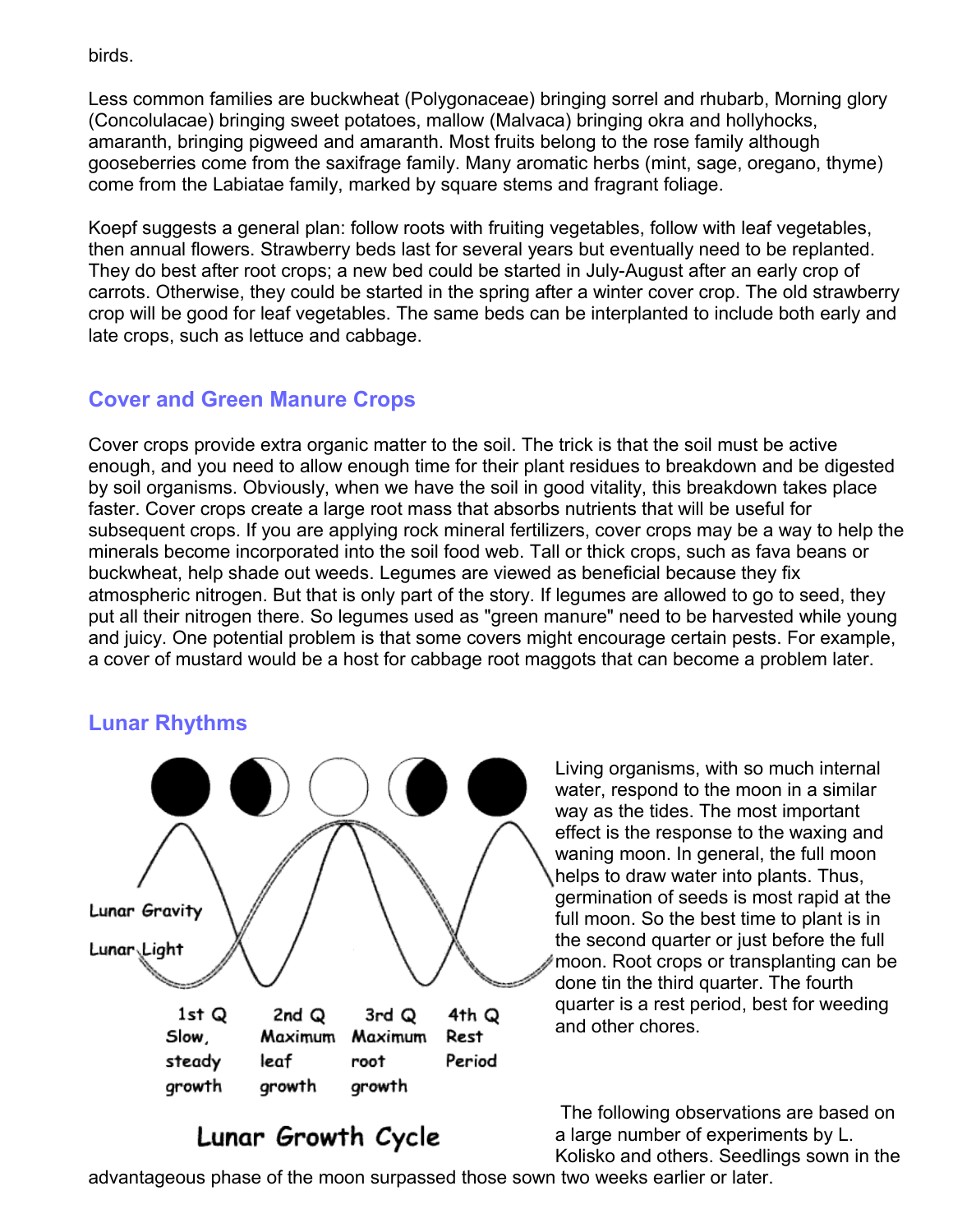

*Kolisko: Carrots sown at 2 days before full moon, before new moon, before full moon.*



*Kolisko: Five series of tomatoes; sown 2 days before full moon, before new moon, before full moon, before new moon, before full moon.*

Vegetables sown around the full moon were larger and juicier; those sown during the new moon were smaller and woody. Some plants were exception -- potatoes and legumes can be planted during new moon because they are more dominated by the roots. Apogee (Ag), when the moon is most distant, tends to create bolting in vegetables, but may be good for seeds. Once again the exception, potatoes like to be planted at apogee. Perigee (Pg) plantings tend to be more subject to pests and mildew -- too much water influence. In general, it is better to avoid planting on both Ag, Pg and the nodes when the moon passes the path of the ecliptic.

There are also connections with the zodiac sign of the moon. Maria Thun has conducted a number of experiments and found growth influenced by the zodiac. It should be mentioned that other practitioners have not found the same results, or at least not to the same degree. Below are some charts showing growth for some vegetables. Potatoes and cucumbers are quite responsive to the zodiac sign, beans are less so. A dry crop like seed beans is the least responsive, consistent with its low water content.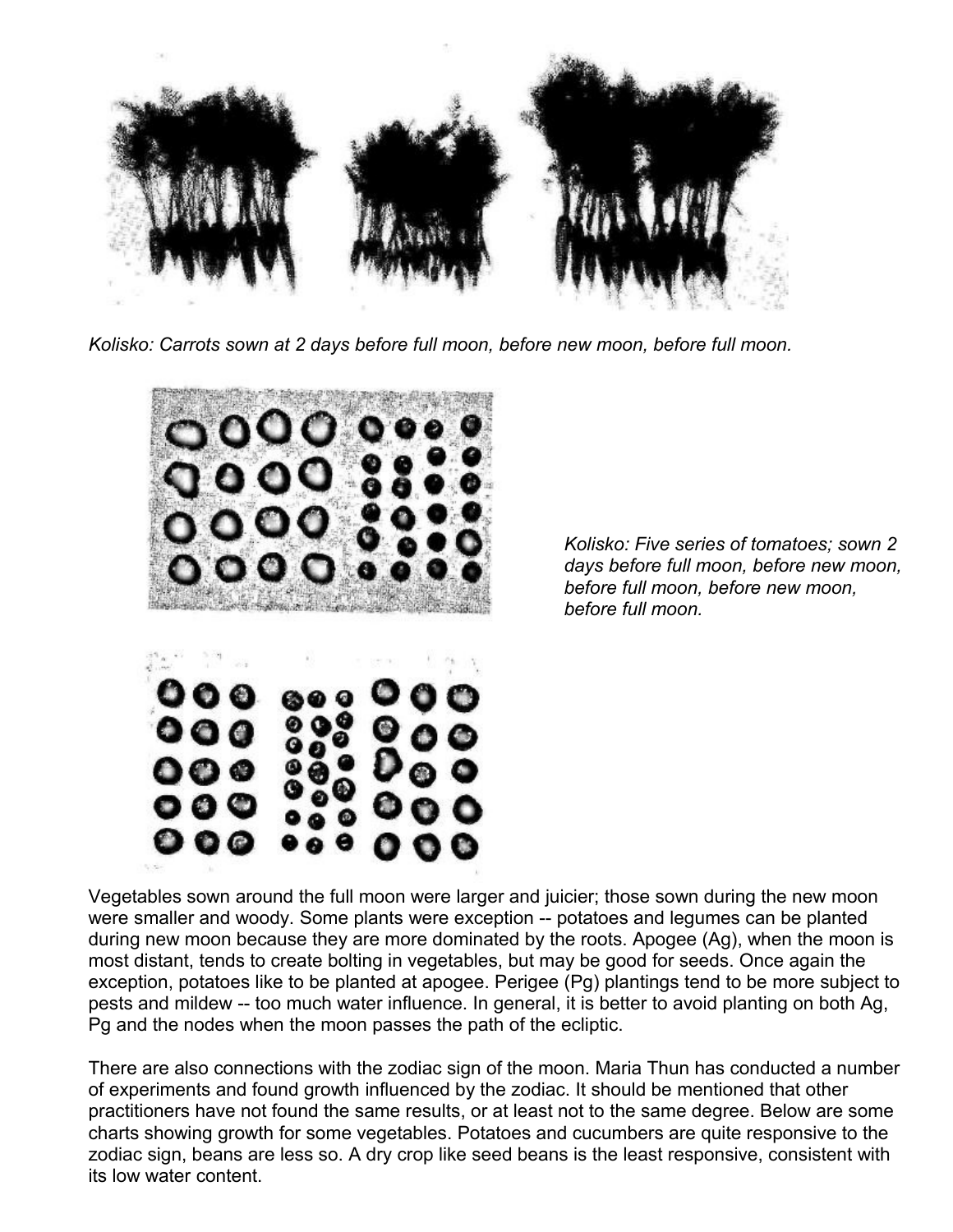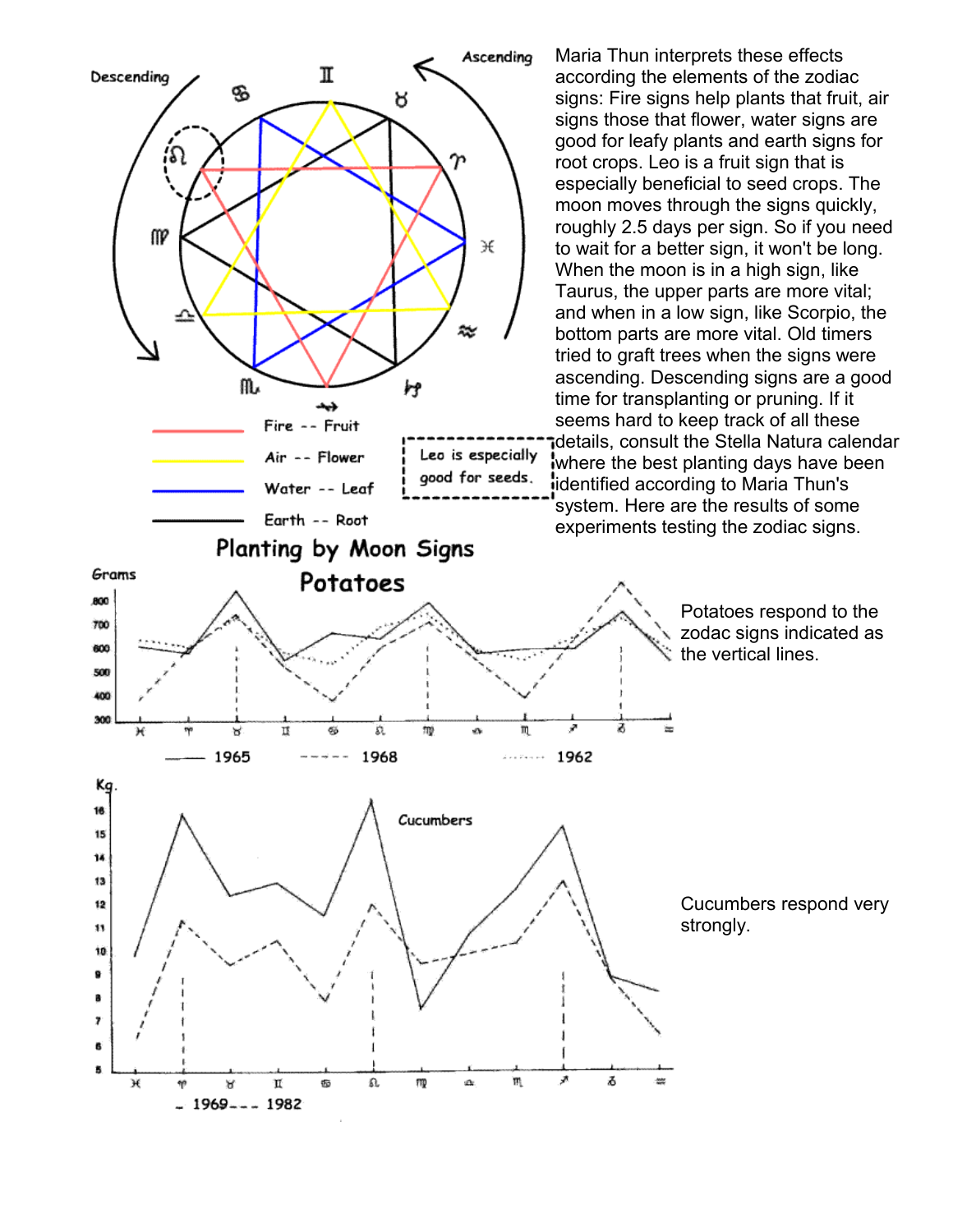

Dr. Nicholas Kollerstrom reports his analysis of results observed by others. here summarized in the following table:

| Crop             | Year     | <b>Yield excess</b><br>in trigon | Yield deficit (in other<br>constellations) | <b>Value of</b><br>11411 | <b>Significance</b><br>Level |
|------------------|----------|----------------------------------|--------------------------------------------|--------------------------|------------------------------|
| Barley & Oats    | 1970-'71 | $ 5.7 - 7.5$ (n=6)               | $-2.0 + -4.9$ (n=18)                       | 3.1 > t22                | 0.01                         |
| Carrots & Radish | 1972-'74 | $15.9 + -6.3$<br>$(n=6)$         | $-5.3 + -7.5$ (n=18)                       | 6.3 > t22                | 0.0001                       |
| Potatoes         | 1976     | $+1.6 + -1.1$<br>$(n=5)$         | $-0.5 + -1.1$ (n=15)                       | 3.6 > t18                | 0.002                        |

This table shows higher yields according to Thun's trigon system. The Significance Level indicates only a very small chance that the observed results might be due to random changes. The changes are most pronounced for the "juicy" carrots and radishes and less pronounced for crops with a lower water content. (Dr. Kollerstrom is a lecturer in mathematics and physics, and a Fellow of the Royal Astronomical Society.)

It must be mentioned that other researchers have not been able to duplicate the trigon results. There are many other variables such as weather that make demonstration difficult -- which is another way of saying that the effect, if it exists, is small. Hartmut Spiess conducted the most rigorous study, He found evidence for the effect of the phase of the moon but not for the trigon system. Walter Goldstein and Bill Barker conducted a carefully designed trial and found similar results -- the phases of the moon are important but the trigon influence is not distinguishable. Malcolm Gardner summarized these experiments and a number of other unpublished ones, all had problems demonstrating the trigon effect. Summaries of this work is posted at [Brian Keat's](http://www.acenet.com.au/~astrocal/index.html) calendar website.

### **Integrating Animals**

From all this discussion, it should be clear that the garden is an integrated ecosystem. We have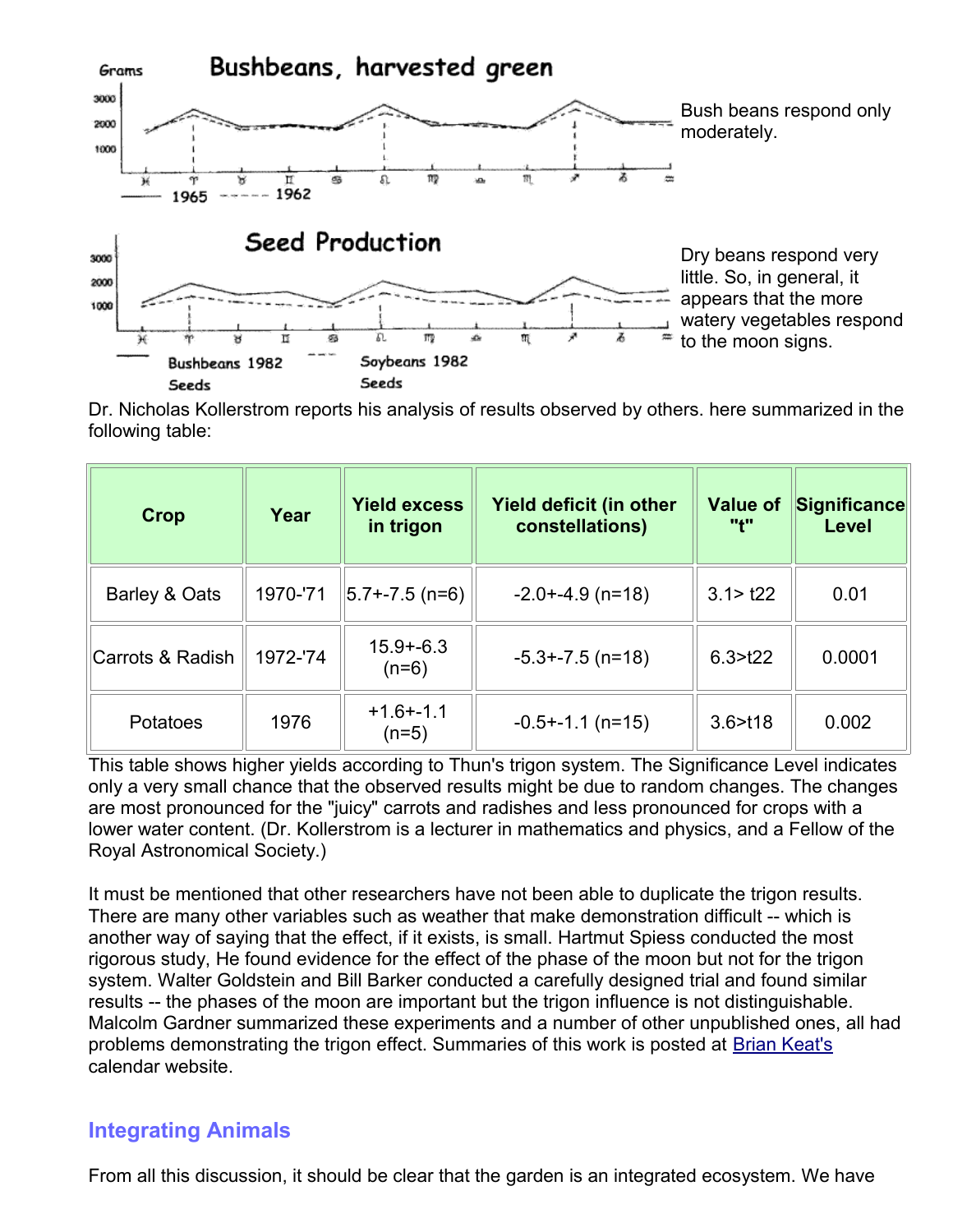already talked about making sure that we have the four elements represented in different plant forms. Similarly we want to encourage animal presence. The flying insects serve as the dispersing organs for the plant.



What can we do to provide for these other life forms? A mixed community of plants, including insectary species, is the first step. Gardeners can raise bee hives but the work is considerable. Furthermore, honeybees have been devastated by imported mites so their care goes beyond what a gardener would enjoy. However, there are a variety of sting-less native bees that can be encouraged. Orchard mason bees are easy to raise for orchard pollinators. Their active life amounts to only a few weeks in the spring, after that the adults die and the young hibernate for next year. Bumblebees are active all summer long and can also be raised in "bumblebee houses". In the wild, these bees nest in the ground so merely ensuring some nesting habitat is all that it takes.

Birds and their songs enliven the garden on an energy level, beyond what they accomplish in controlling pests. Songbirds are encouraged by having sheltering hedges around the garden. Some species will respond if you make bird houses available. Bird feeders attract seed eating birds like finches. These will eat large quantities of weed seeds throughout the year. All the birds eat a certain amount of insects, but the ones that specialize in eating bugs will not be attracted to bird feeders. Insectivore species enjoy feedings of suet in the wintertime and will respond by hunting down insect eggs and pupae.

There is one critter that all gardeners successfully integrate -- the earthworm. We may not have the chance to raise cows and compost cow manure. But we all can raise earthworms and use the results of their metabolism. Earthworms are similar to cows in processing large amounts of vegetable matter. A large population adds about 2.5 lbs of castings per 1000 square feet. These castings contain 5-11 times the amount of nutrients and have about one-third more bacteria compared to the soil. In the process of grinding organic matter in their gizzards, worms create valuable humus and release soil minerals.

# **Harvest: Food Storage And Preparation, Seed Saving**

Vital food --that's the whole reason for biodynamics. Steiner pointed out that agribusiness creates a diminished nutrition. Without live and vital foods, we will suffer a variety of health and spiritual problems. So eating right is what it's all about. In general, biodynamics does not grow more food than other types of organics. But it does try to grow food with more energy, more flavor and aroma and better keeping qualities. What does vital food mean?

Freshness! Gathering the food directly out of the garden means it's as fresh as possible. If possible, harvest at the optimal time of day. Leaf crops are best in the morning as vitality rises up during the night. Roots are best in the evening as the daytime energy is brought down. The optimal moment is fleeting. Alan Chadwick said that a fruit is perfectly ripe for only one moment. Before that it is green and after that it is already decomposing.

Choose healthy varieties. In the chart at left, iceberg lettuce contains the least amount of any nutrient. Wild greens contain the most! Kale is a powerhouse green.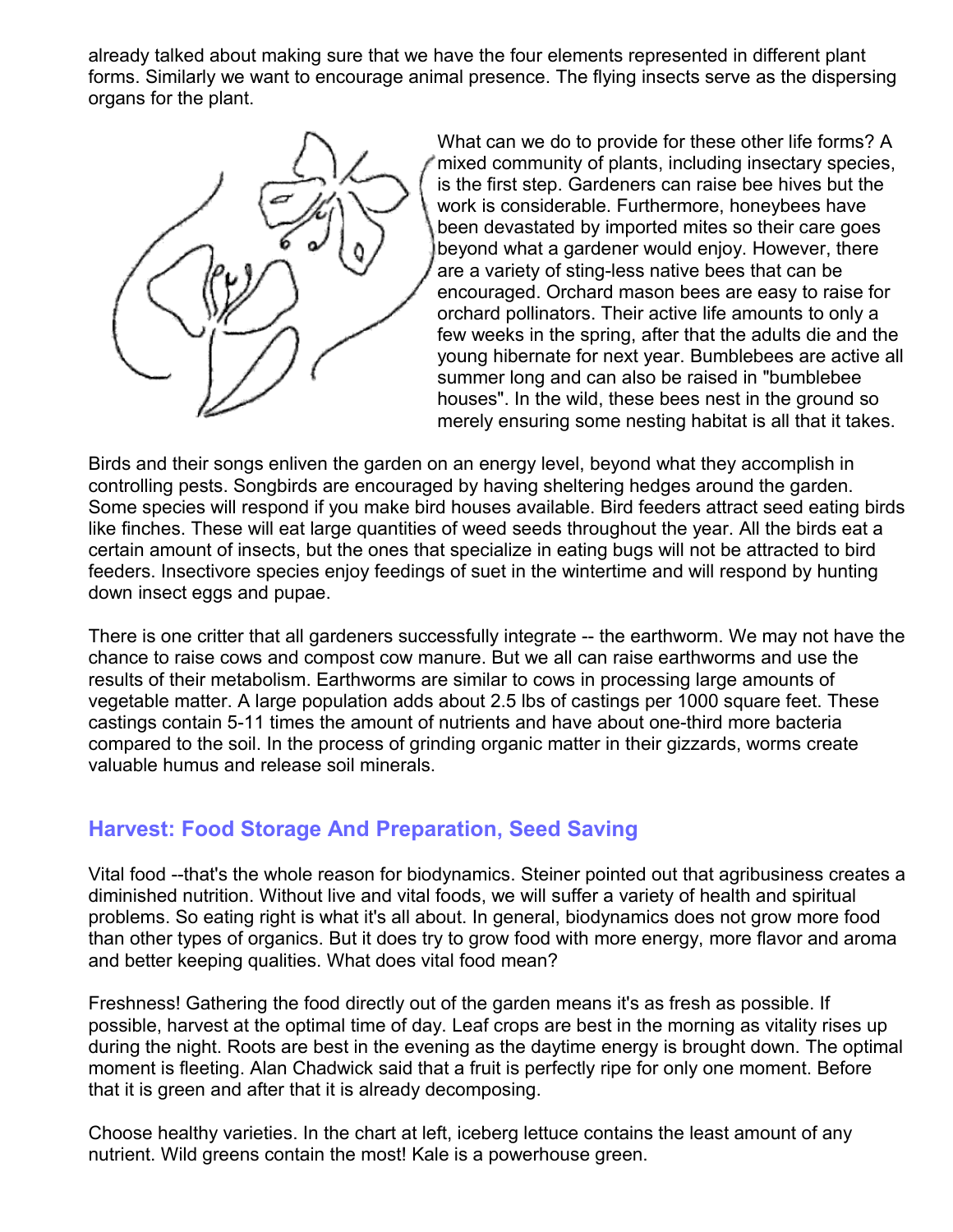

Minimize processing. The closer to whole foods the better; a fresh carrot is better than carrot juice. Freezing is better than canning because less vitamins are destroyed. Sprouts and forced vegetables, like witlof, are a way to extend the growing season into winter. Storing without processing (like in a rootcellar) is a nice idea but most of us don't have a lot of storage options. For the best storage, withhold water and fertilizer before harvest. Harvest in dry weather and the waning moon. Sweet potatoes and squash need to be warm (50 degrees); root crops need cool storage (35 degrees). Roots and leeks can be left in the garden if it doesn't freeze too much. Other wise, they can be stored under leaves.

Cook with care. Steaming or a quick sauté preserves the nutrients. Most people over-rely on a staple, usually grain. It's better to keep variety and avoid too much carbos. The general rule is that roots stimulate the head and nervous system. Leaves are for the respiratory and blood systems, flower and fruits aid the metabolic and limbs, while the staple provides balance.

Saving seeds is a particular sort of harvest. If we can grow healthier, more vital plans than last year, then we are working with the forces of nature. That means we have a responsibility to choose the mother plants carefully - only the very best should be saved for seed. If you aren't growing a lot of a particular variety, then maybe you aren't in a position to judge the quality. You must also consider if the plant is strong. Sometimes a plant may have a special flavor or color but still be weak or susceptible. For a strong strain, you need to think about origin-strength. It's like selecting the most weed-like lettuce rather than one that's refined into the human ideal of lettuce. Of course, we also have to balance the human preferences into selection too.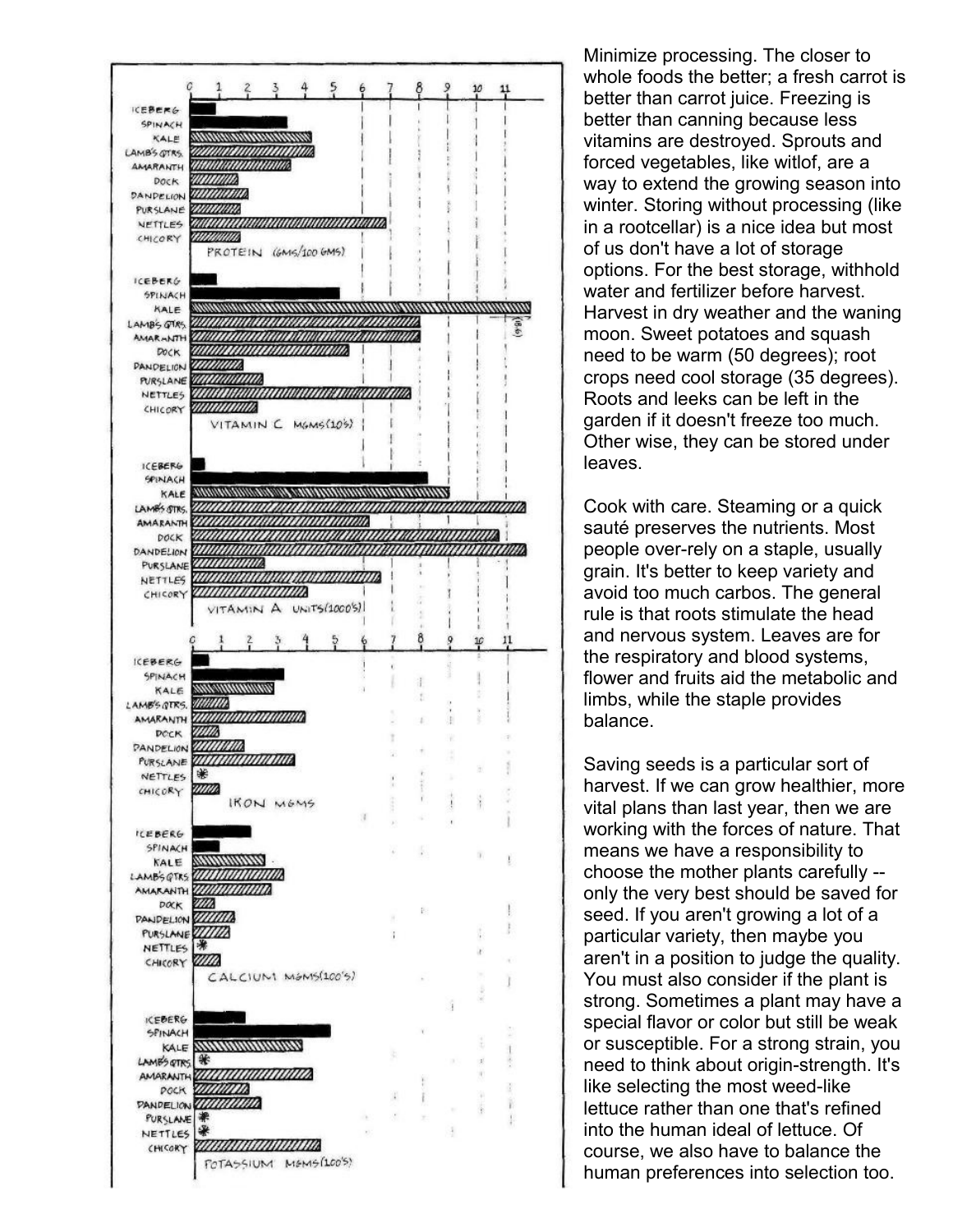Hybrid varieties are not for seed saving; their offspring will have mixed heredity. Annuals are easier to deal with than biennials because those need an extra season in the garden. For vital seeds, make sure to use biodynamic compost and sprays during the year. Steiner tells us that planting closer to winter months improves the reproductive strength of grains, while planting closer to summer months improves the nutrition. The same may be true of vegetables. When we harvest and store the seeds, keep the natural fluff with them -- that's part of the seed. We can remove the fluff when we're ready to sow.

The vitality of biodynamic food is difficult to verify by analytical methods. Empirically, a number of experiments have shown that the food has better keeping qualities. A number of studies have shown a higher vitamin content. And a few studies have shown that animals fed on biodynamic food are healthier. The difficulty of verification is consistent with biodynamics claim that we are producing more of a vital life-force that is not recognizable by analysis. Picture methods have been used to try to show the differences in formative forces.

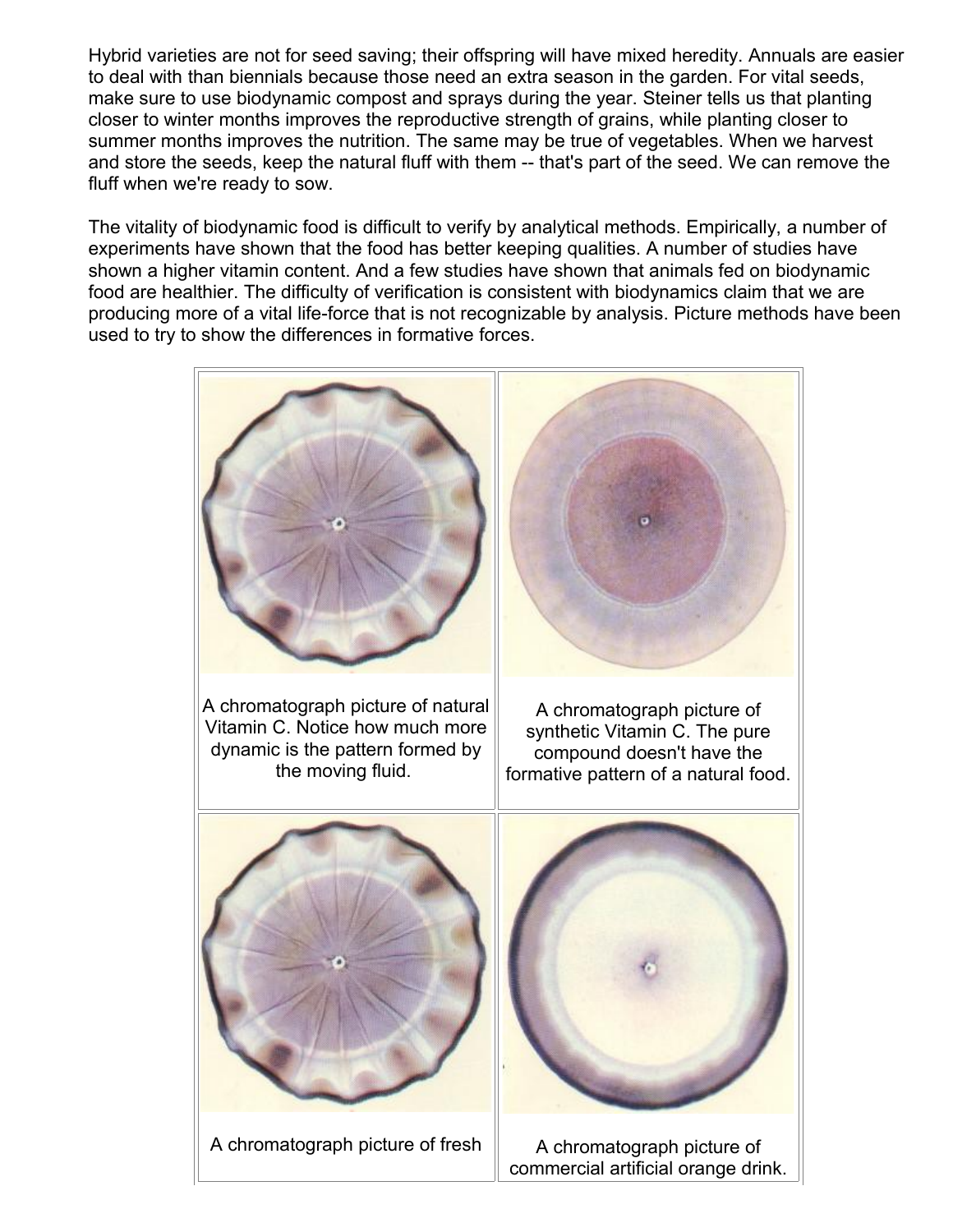

# **Reaching the Community**

None of us humans exist in isolation -- all of us are participants in our shared community. Steiner understood this and wanted to ensure that the way we grow plants is connected to the way we grow ourselves. For Steiner, it meant that we participate in three spheres: right-livelihood economics, political rights and spiritual/cultural activities. The connection to this three-fold social order is one that each of us has to develop in our own way. But there is a way to interconnect them. Biodynamics practitioners have been proponents of Community Supported Agriculture (CSAs), The idea is that city-dwellers can "adopt" a farm. The farmer provides a basket of produce each week, of whatever is in season. And the city residents support the farmer financially. This supports the economics sphere for both and allows the city-resident to benefit from fresh produce. Consider a CSA as a way to supplement your garden. For many staple crops, it is more efficient to grow with a farm-scale operation. And the garden specializes in fruit, flowers and tasty treats that are not suited to larger scale.

## **References**

Robert Kourik, Designing and Maintaining Your Edible Landscape Naturally, Metamorphic Press, 1986, ISBN 0-9615848-0-7.

Mary Apelhof, Worms Eat My Garbage, Flower Press, 1982.

Nicholas Kollerstrom and Gerhard Staudenmajer , "Maria Thun's Trigons: What Have Other Investigators Found?", (Harvest, Volume 52, Number 1, Winter 1999). Posted at [http://www.astro3.demon.co.uk/research.htm.](http://www.astro3.demon.co.uk/research.htm)